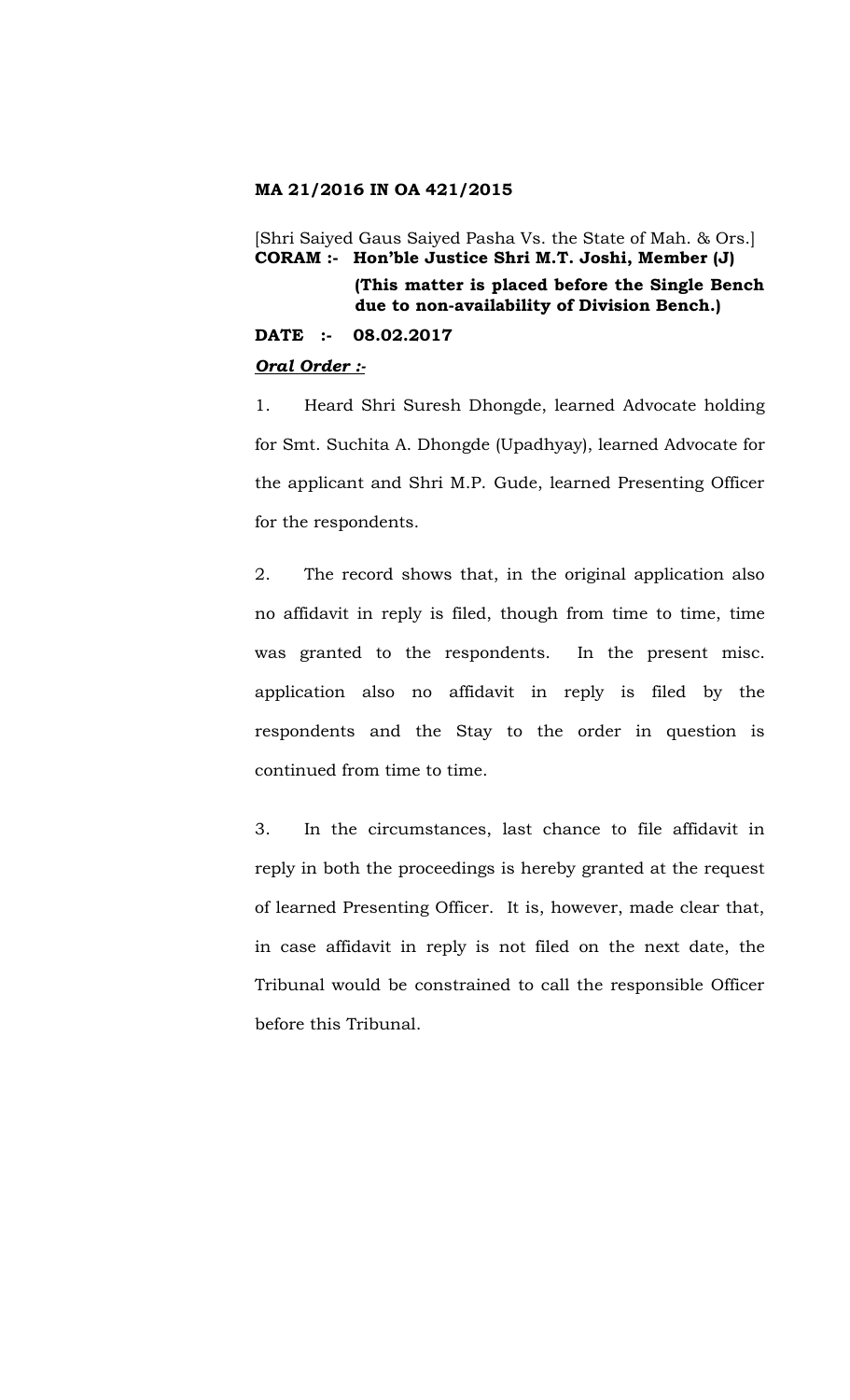#### **::-2-:: MA 21/2016 IN OA 421/2015**

4. S.O. to 2.3.2017. The interim relief granted earlier to continue till filing of affidavit in reply.

5. The learned Presenting Officer to act upon the steno copy of this order.

**MEMBER (J)**

**ARJ ORAL ORDERS 8.2.2017**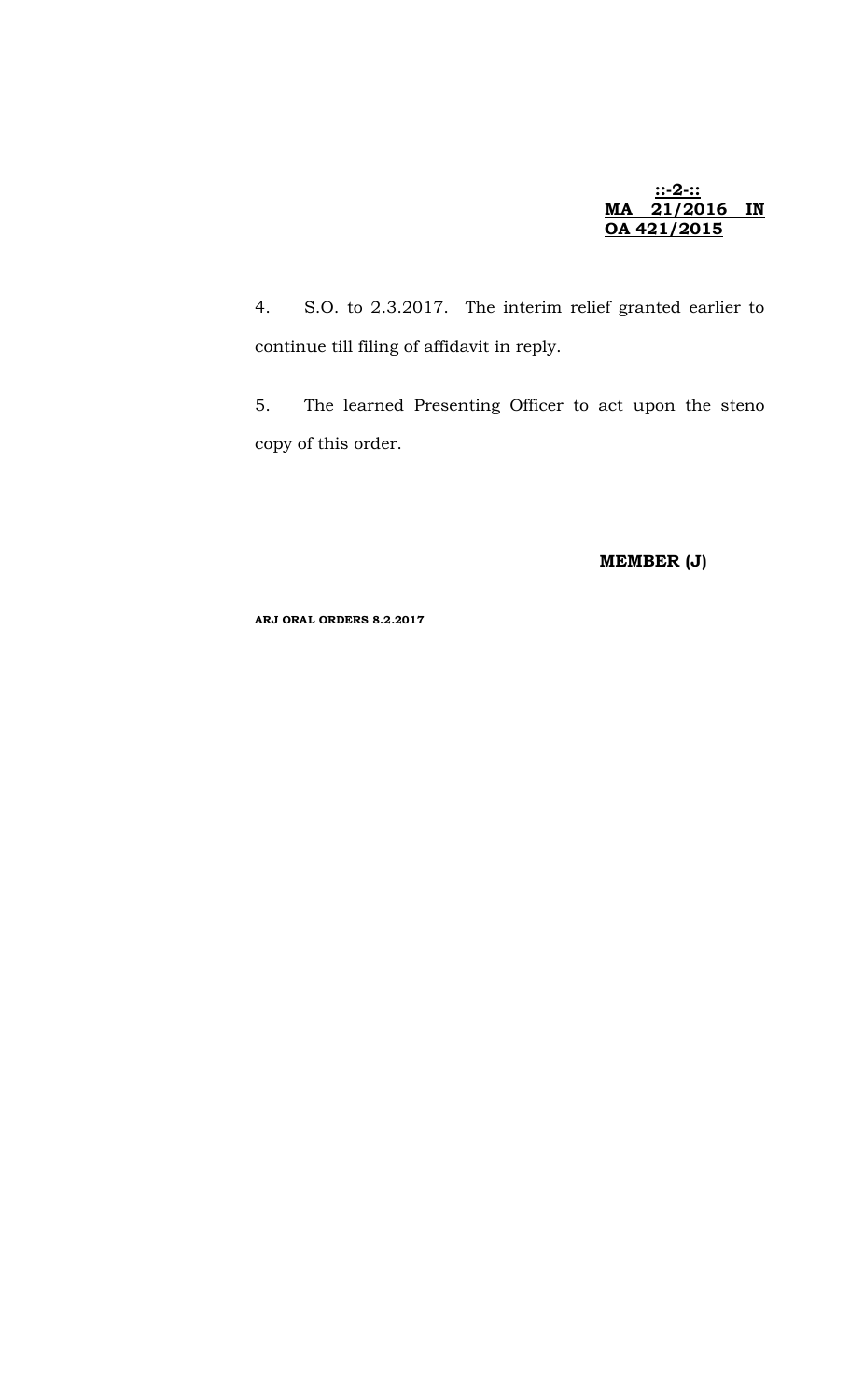#### **MA 317/2016 IN CP ST. 1491/2016 IN OA 554/2013**

[Dr. Ashok V. Biradar Vs. the State of Mah. & Ors.] **CORAM :- Hon'ble Justice Shri M.T. Joshi, Member (J)**

> **(This matter is placed before the Single Bench due to non-availability of Division Bench.)**

#### **DATE :- 08.02.2017**

#### *Oral Order :-*

1. Heard Shri J.S. Deshmukh, learned Advocate for the applicant and Smt. Priya R. Bharaswadkar, learned Presenting Officer for the respondents.

2. The learned Presenting Officer submits that the writ petition, challenging the order of this Tribunal dated 27.11.2015 passed in original application No. 554/2013, is already dismissed by Hon'ble Bombay High Court, Bench at Aurangabad. However, she has not received instructions, so far from the respondents. She further submits that, even she had made a communication with the concerned respondents.

3. In the circumstances, affidavit in reply, if any, be filed in this misc. application on or before the next date, in default, necessary notice as per the Rules directing the respondents to remain present before this Tribunal on each and every date may be passed.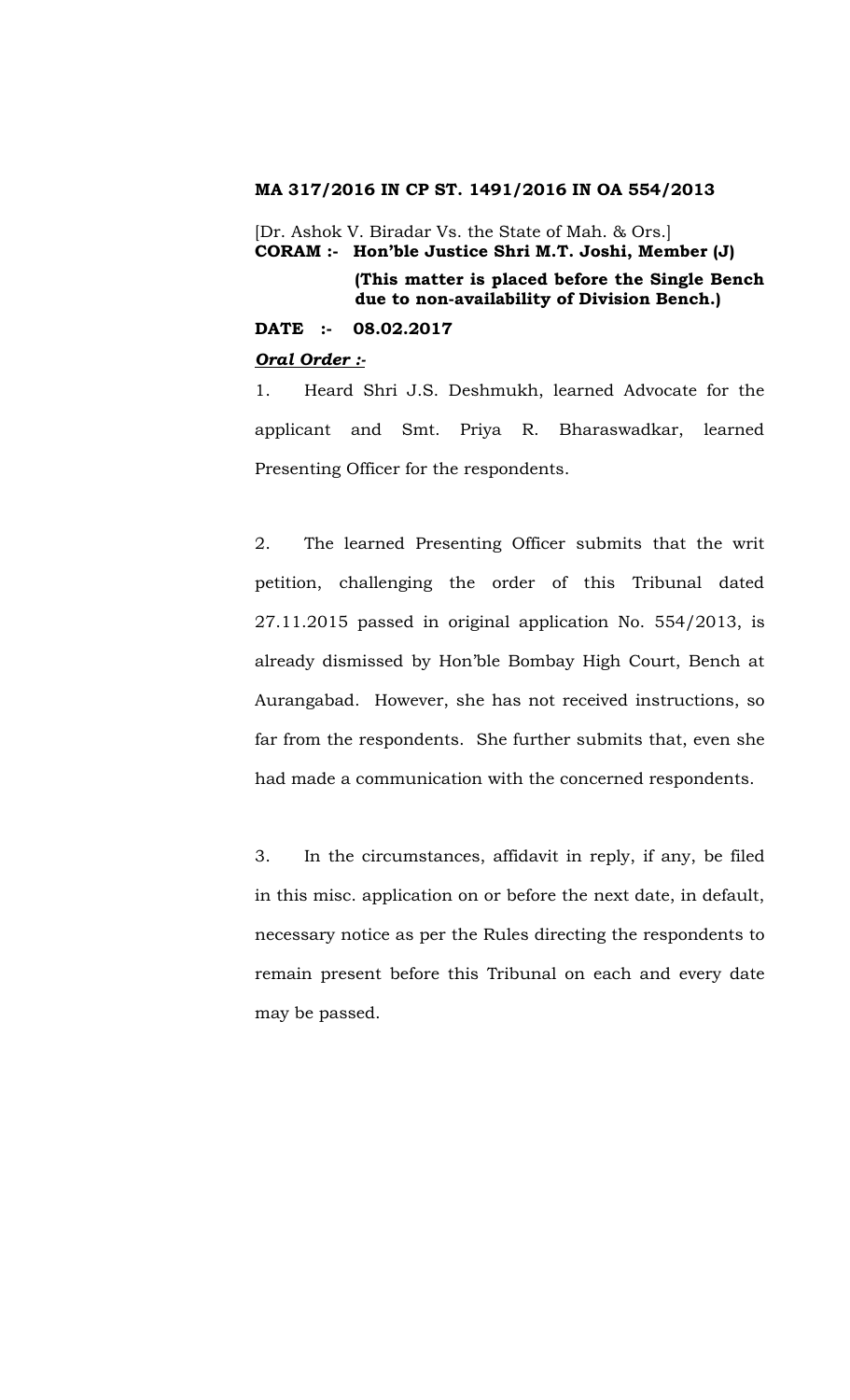#### **::-2-:: MA 317/2016 IN CP ST. 1491/2016 IN OA 554/2013**

4. S.O. to 2.3.2017.

5. The learned Presenting Officer to act upon the steno copy of this order.

**MEMBER (J)**

**ARJ ORAL ORDERS 8.2.2017**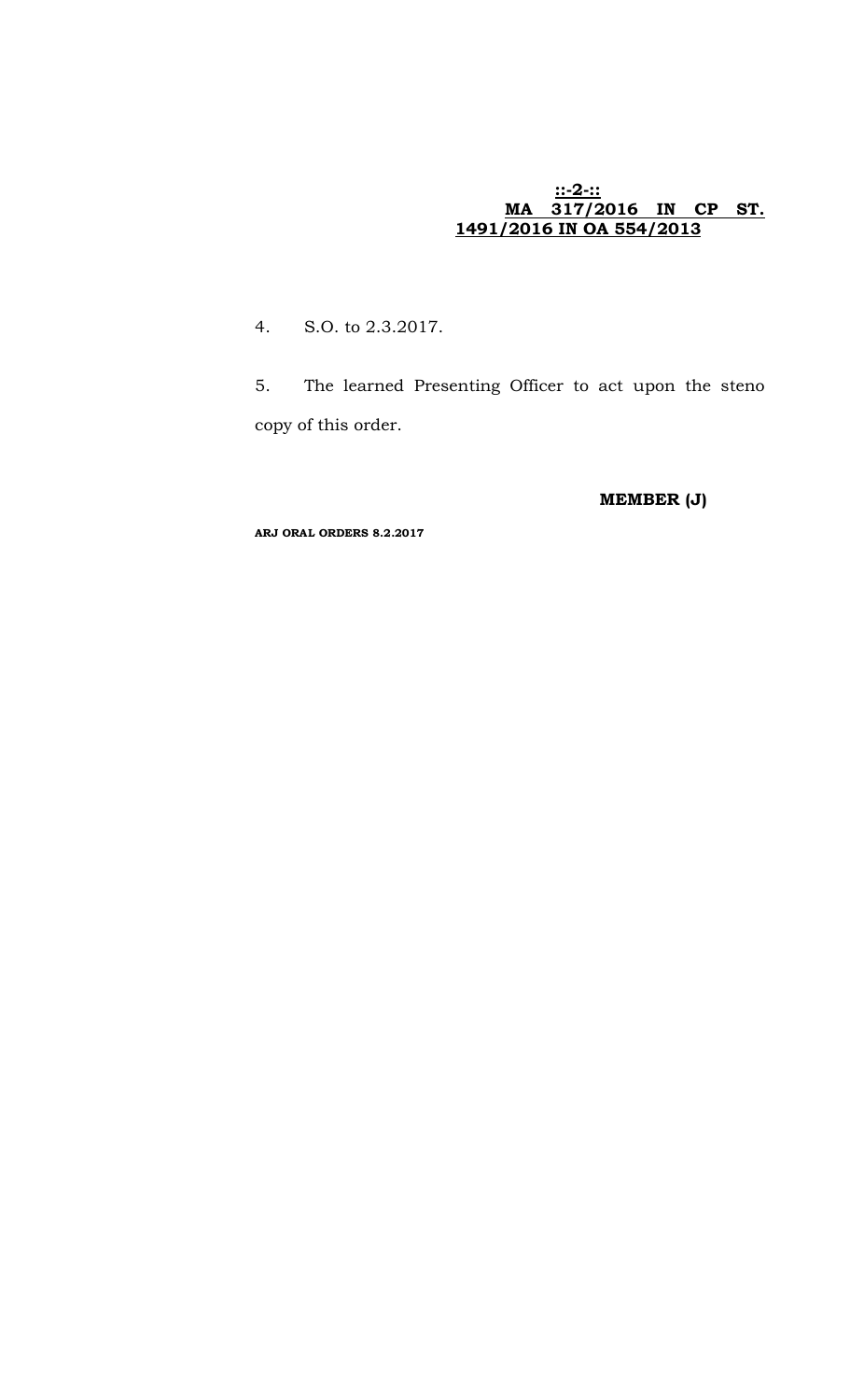#### **MA 234/2016 IN OA ST. NO. 629/2016**

[Chous Galeb Ahmed Amodi Vs. the State of Mah. & Ors.]

# **CORAM :- Hon'ble Justice Shri M.T. Joshi, Member (J) (This matter is placed before the Single Bench due to non-availability of Division Bench.)**

**DATE :- 08.02.2017**

#### *Oral Order :-*

1. Heard Shri V.B. Wagh, learned Advocate for the applicant and Shri I.S. Thorat, learned Presenting Officer for the respondents.

2. The learned Presenting Officer has filed affidavit in reply on behalf of res. no. 4 in the misc. application. It is taken on record and copy thereof has been served upon the learned Advocate for the applicant.

3. The learned Presenting Officer submits that he would take instructions from the respondents regarding the relief sought by the applicant in the original application and he be permitted to file affidavit in the original application. Accordingly, the learned Presenting Officer is permitted to file affidavit in the original application on the next date.

4. S.O. to 8.3.2017.

**ARJ ORAL ORDERS 8.2.2017**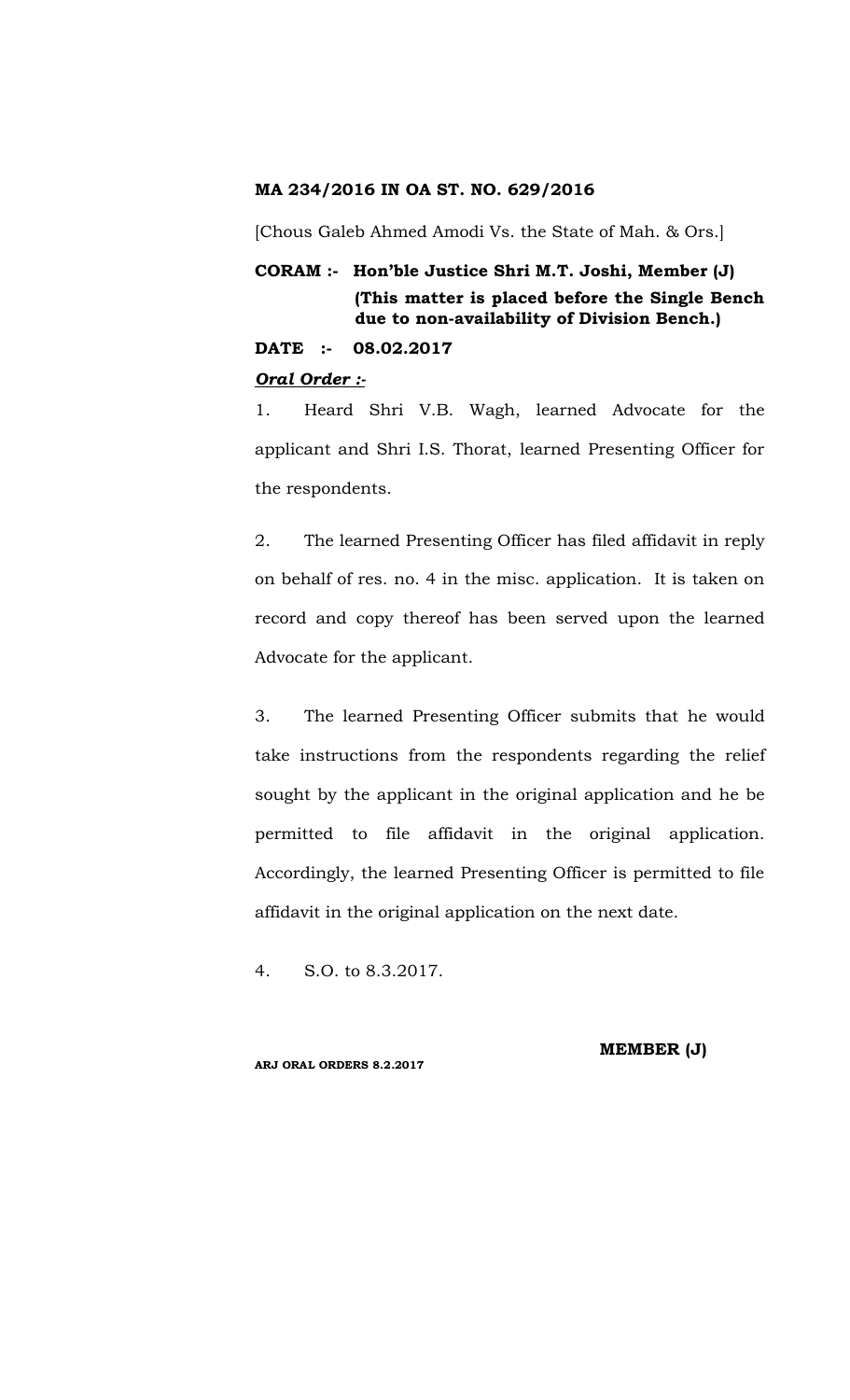# **MA 348/2016 IN OA ST. NO. 1609/2016**

[Shri Abhiman M. Kale Vs. the State of Mah. & Ors.]

# **CORAM :- Hon'ble Justice Shri M.T. Joshi, Member (J) (This matter is placed before the Single Bench due to non-availability of Division Bench.)**

**DATE :- 08.02.2017**

#### *Oral Order :-*

1. Heard Shri Vivek Pingle, learned Advocate for the applicant, Shri I.S. Thorat, learned Presenting Officer for the respondent nos. 1, 3 & 6 and Shri Shamsundar B. Patil, learned Advocate for respondent nos. 2, 4 & 5.

2. The learned Presenting Officer submits that, similar relief in various original applications, viz. O.A. Nos. 86, 88, 89, 90, 92 & 93 all of 2016, are sought upon termination of the relevant applicants, upon completion of the project. In filing the accompanying original application, since the delay is caused, the applicant has filed the present misc. application for condonation of delay. The learned Presenting Officer further seeks time to file affidavit in reply in the misc. application. Time granted.

3. S.O. to 7.3.2017.

**ARJ ORAL ORDERS 8.2.2017**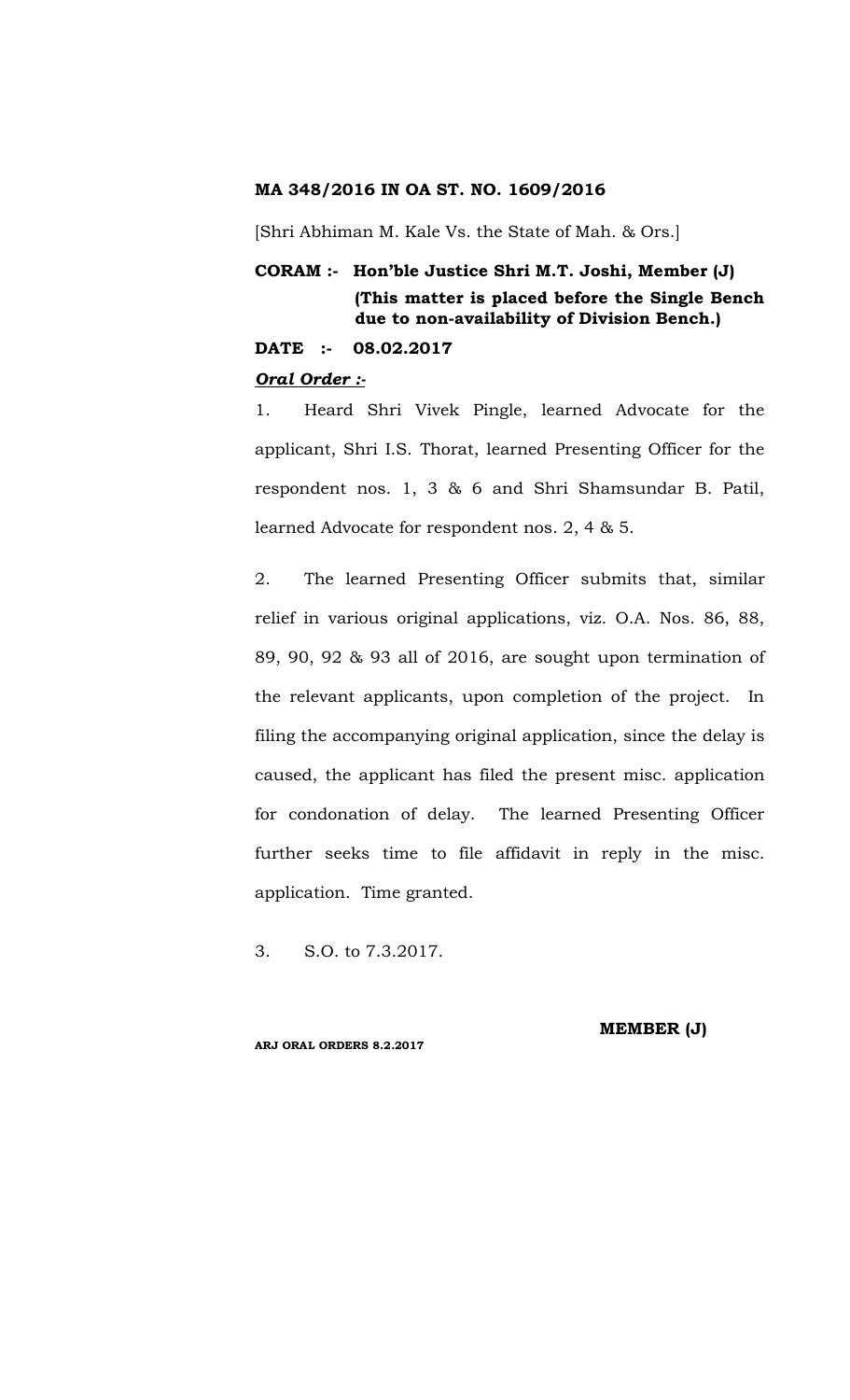# **MA 421/2016 WITH C.P. NO. 6/1998 IN O.A. NO. 1/1998**

[Shri Shrikant S. Tupe Vs. the State of Mah. & Ors.]

# **CORAM :- Hon'ble Justice Shri M.T. Joshi, Member (J) (This matter is placed before the Single Bench due to non-availability of Division Bench.)**

**DATE :- 08.02.2017**

# *Oral Order :-*

1. Heard Shri P.V. Suryawanshi, learned Advocate for the applicant and Shri N.U. Yadav, learned Presenting Officer for the respondent nos. 1 & 2.

2. Today, Shri Shamsundar B. Patil, learned Advocate has filed his V.P. for respondent nos. 3 to 5. It is taken on record.

3. At the request of learned Advocate for res. nos. 3 to 5, S.O. to 2.3.2017 for filing affidavit in reply.

**ARJ ORAL ORDERS 8.2.2017**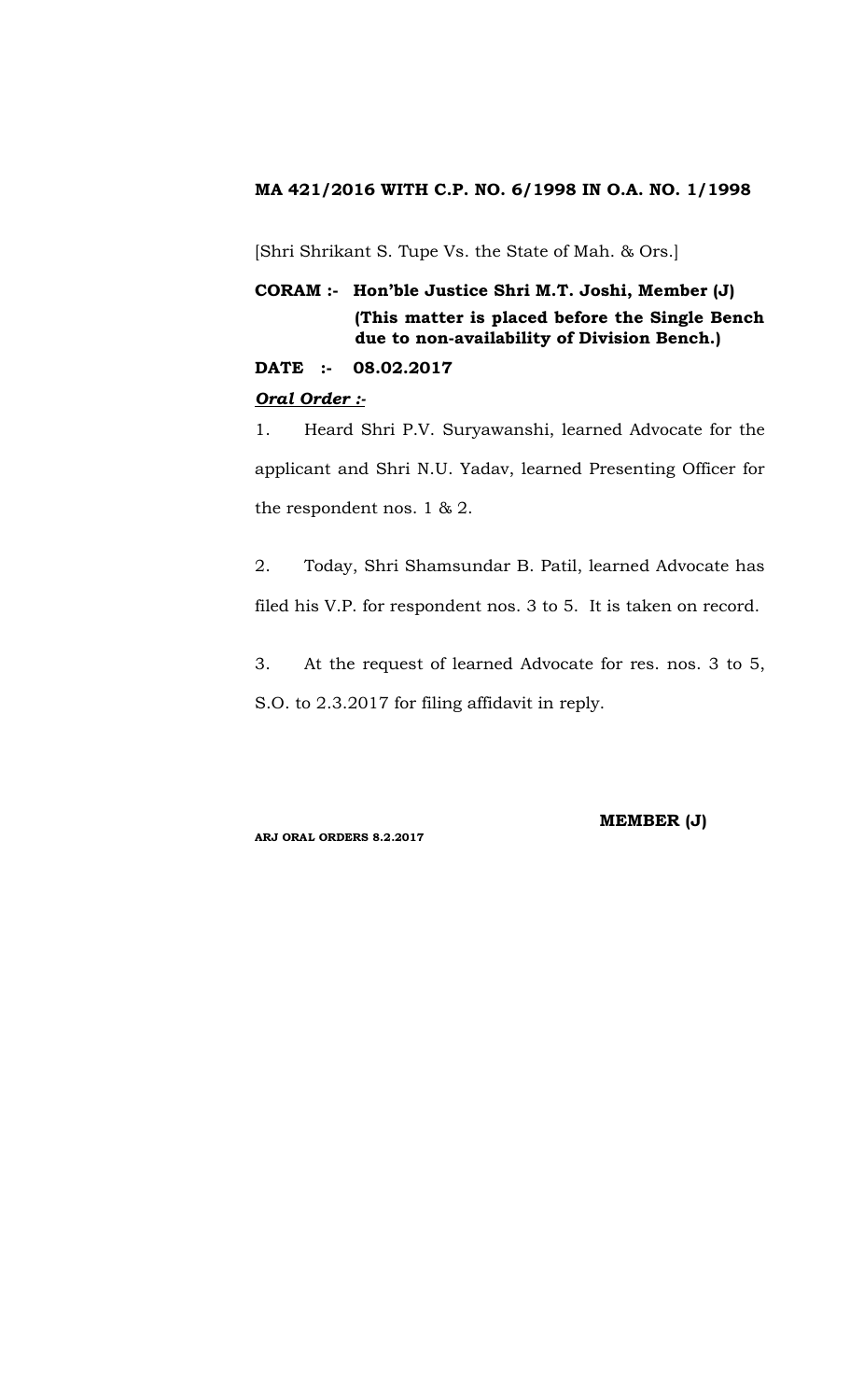# **MA 123/2014 IN OA 227/2014**

[Jijabrao D. Khairnar Vs. the State of Mah. & Ors.]

# **CORAM :- Hon'ble Justice Shri M.T. Joshi, Member (J) (This matter is placed before the Single Bench due to non-availability of Division Bench.)**

**DATE :- 08.02.2017**

#### *Oral Order :-*

1. Heard Shri N.B. Jadhav, learned Advocate for the applicant, Smt. Sanjivani Deshmukh Ghate, learned Presenting Officer for the respondent nos. 1 to 3 and Shri Nitin B. Patil, learned Advocate holding for Shri P.B. Patil, learned Advocate for respondent no. 4.

2. Considering all the material on record and finding that the present applicant had applied for the post of Peon and upon collecting all the necessary documents through Right to Information Act, 2005, he had ultimately filed the present misc. application for condonation of delay caused in filing the original application, the misc. application is allowed and disposed of. Delay of 360 days caused in filing the original application is condoned. There shall be no order as to costs.

3. The office is directed to place the original application on board for admission hearing on 23.2.2017.

**ARJ ORAL ORDERS 8.2.2017**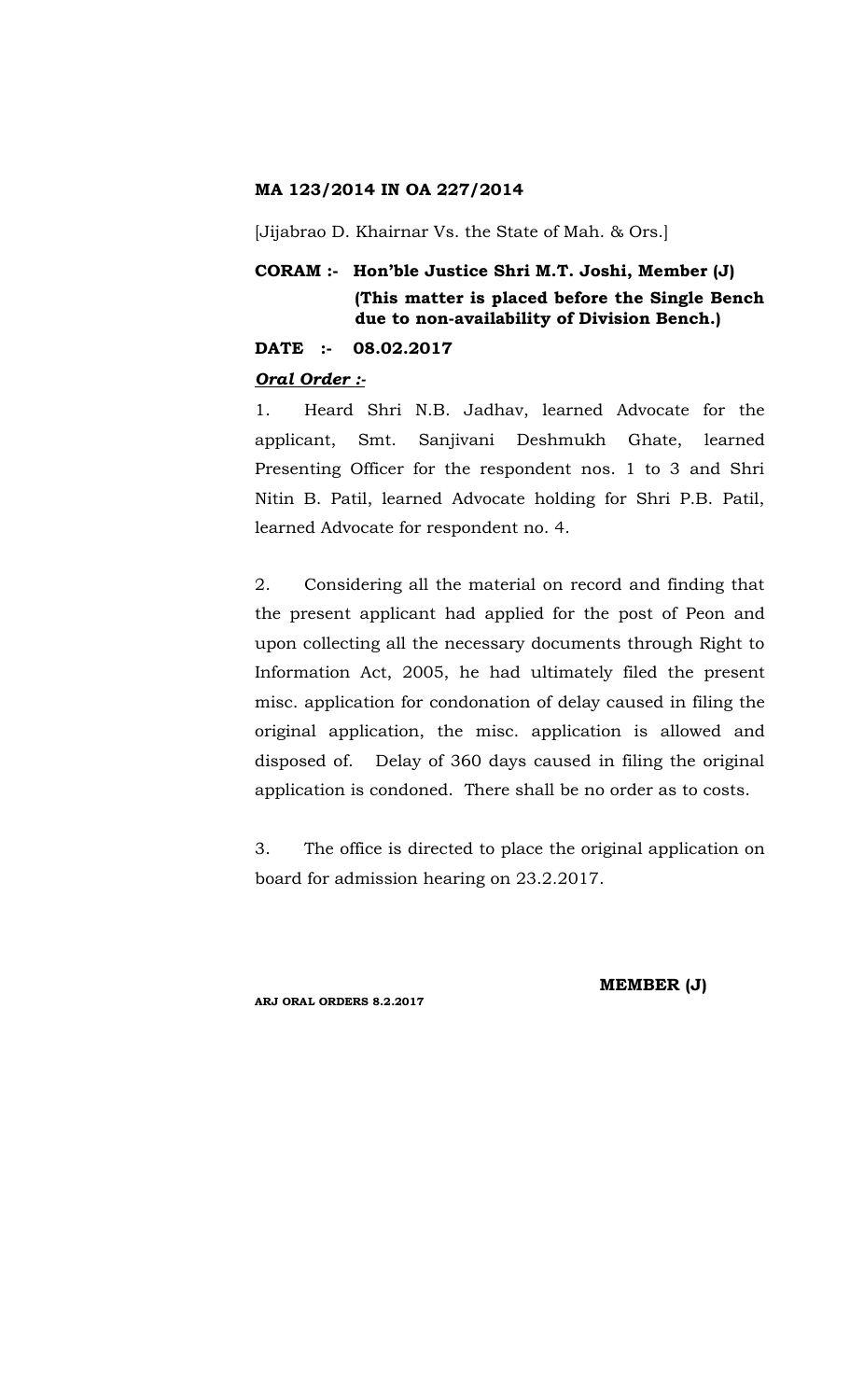**ORIGINAL APPLICATION No.80/2017.** (Shri S.C. Chavan Vs. State of Mah.& Ors.) **–---**

**–---**

**CORAM:HON'BLE SHRI JUSTICE M.T. JOSHI, MEMBER (J).** (This matter is placed before Single Bench due to non-availability of Division Bench**)**

**DATE :** 08.02.2017.

#### **ORAL ORDER:-**

Heard Shri K. B. Jadhav, learned Advocate for the Applicant and Shri D. R. Patil, learned Presenting Officer for the Respondents.

2. Learned Advocate for the Applicant's submission would show that, in the advertisement for the post of Forest Guard no post was shown reserved for VJNT-A category. The result of the running test however would show that, from the said category the candidates were to be selected to the post of Forest Guard. As there was no publication of selecting candidate from the said reserved category, Non-Creamy Layer certificate was not produced by the applicant. He stood first in the running test, as can be seen from Annexure A-6. However, Annexure A-7 would show that, since Non-Creamy Layer certificate was not supplied by applicant, he was declared as disqualified from the further process. In the meantime the applicant secured Non-Creamy Layer certificate. He was however, already disqualified.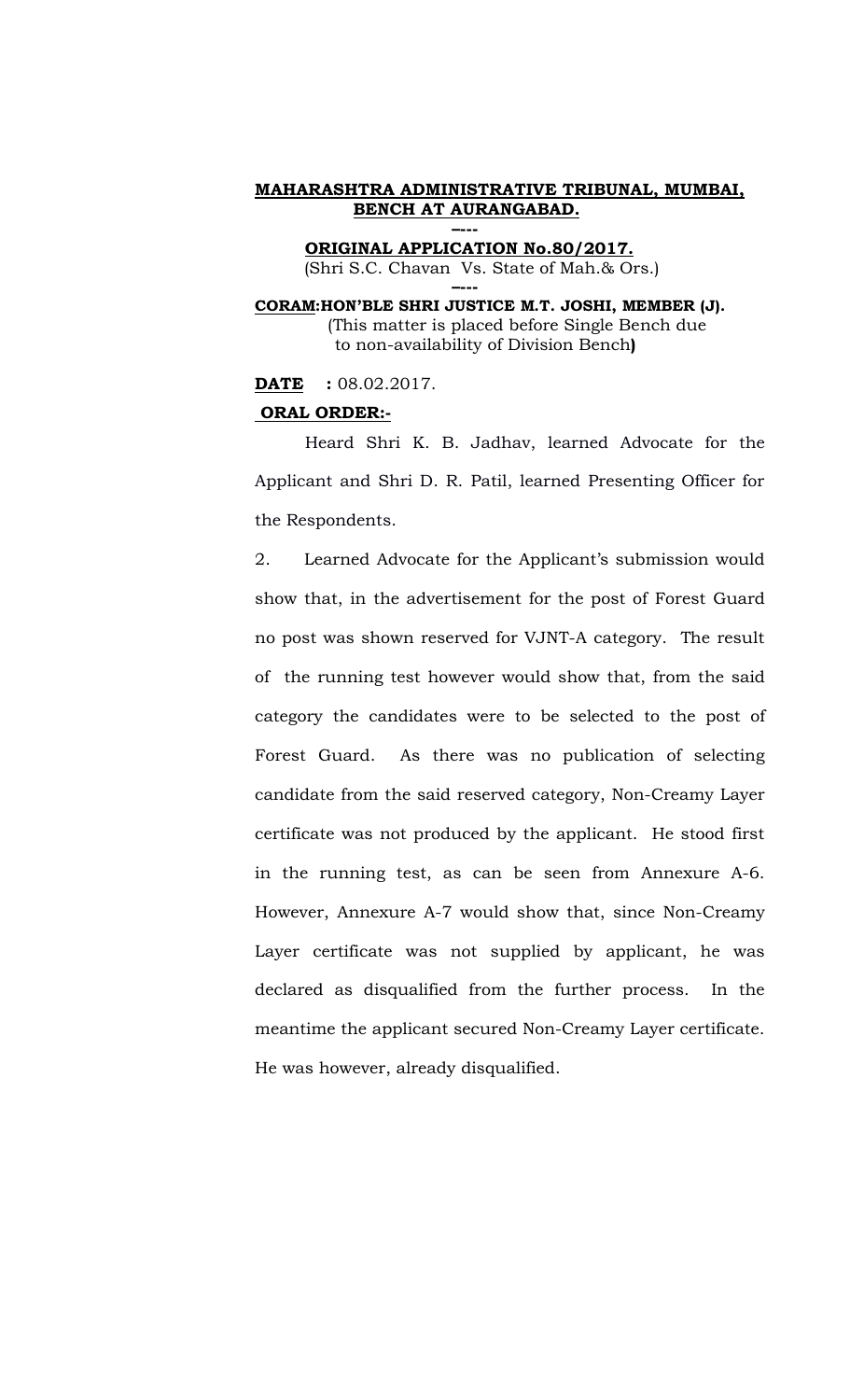#### -2- **ORIGINAL APPLICATION No.80/2017**

Advocate Mr. K. B. Jadhav on instructions makes a statement that though in the advertisement Annexure-A-2 the programme is published, which would show that, next of the test of 25/16 kms running was to be held on 10.12.2016 and 11.12.2016 those tests are yet to be held. He further submit that, Respondent no.4 who is declared to be qualified by the Respondents from the VJNT-A category did not even qualify in the running test as can be seen from Annexure A-6.

3. Upon hearing Advocate Mr. K. B. Jadhav, as the next of the process is not yet started, it is hereby directed that, notices be issued to the Respondents, returnable on 22.2.2017. In the meantime, in case the next of the running test is held the Respondents are directed to permit the present applicant to participate in the same, upon accepting Non-Creamy Layer certificate regarding the applicant.

4. Issue notices to the Respondents, returnable on 22.2.2017.

5. Applicant is authorized and directed to serve on all respondents notice of O.A. authenticated by Registry, along with complete paper book of O.A. stating that this Tribunal may take the case for final disposal at this stage and a separate notice for final disposal not be issued.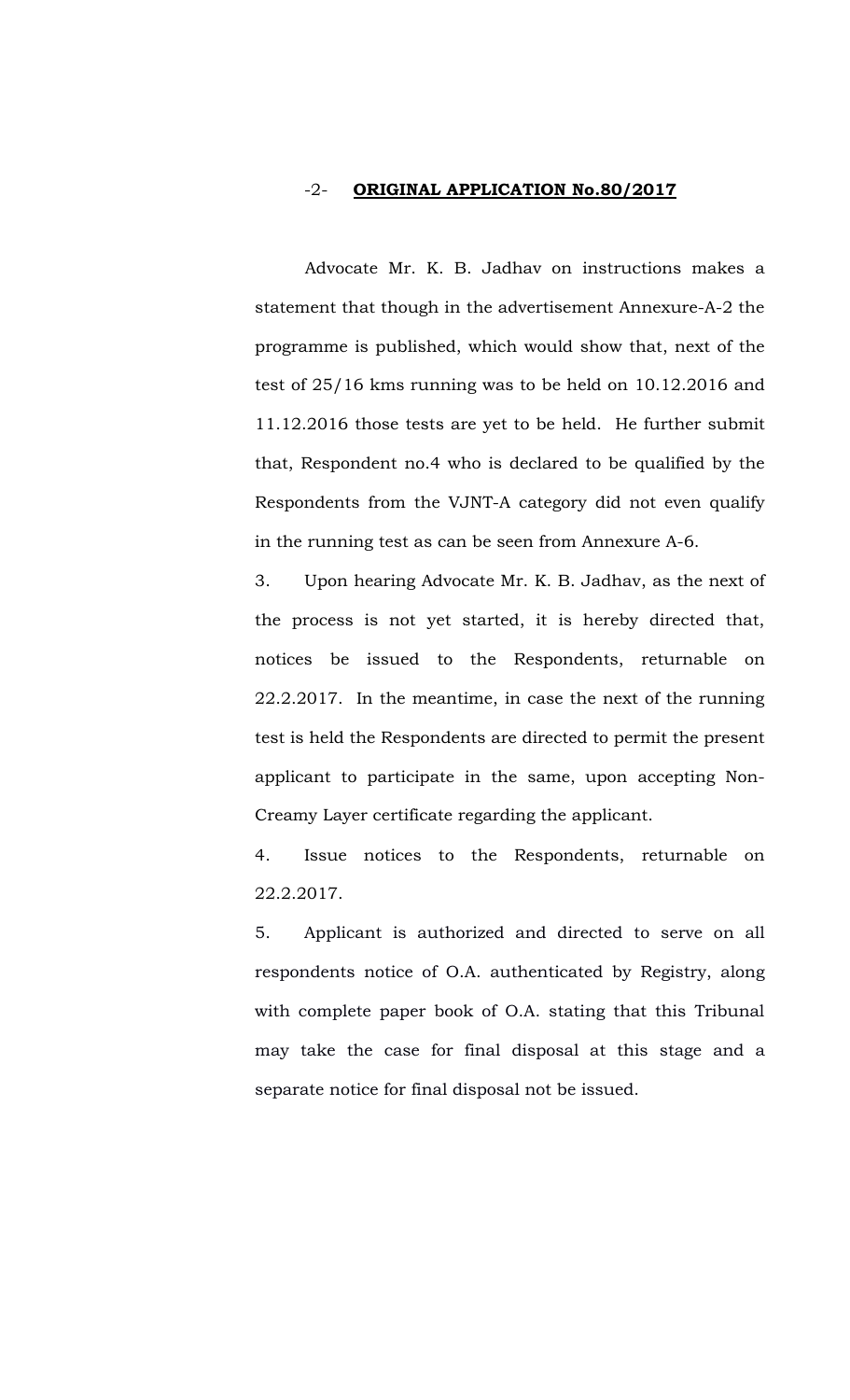# -3- **ORIGINAL APPLICATION No.80/2017**

6. Authorization for service of notice is ordered under Rule 11 of the Maharashtra Administrative Tribunal (Procedure) Rules, 1988, and the question such as limitation and alternate remedy are kept open.

7. The service of notice may be done by the applicant by hand delivery, speed post, courier and acknowledgment be obtained and produced along with affidavit of compliance in the Registry as far as possible before the due date.

- 8. Affidavit of service be filed one week before due date.
- 9. Learned P.O. is directed to communicate this order.
- 10. Affidavit in reply be filed before due date.
- 11. Steno copy and Hamdast is allowed to both parties.
- 12. S.O. to 22.2.2017.

ORAL ORDERS 8-2-2017-ATP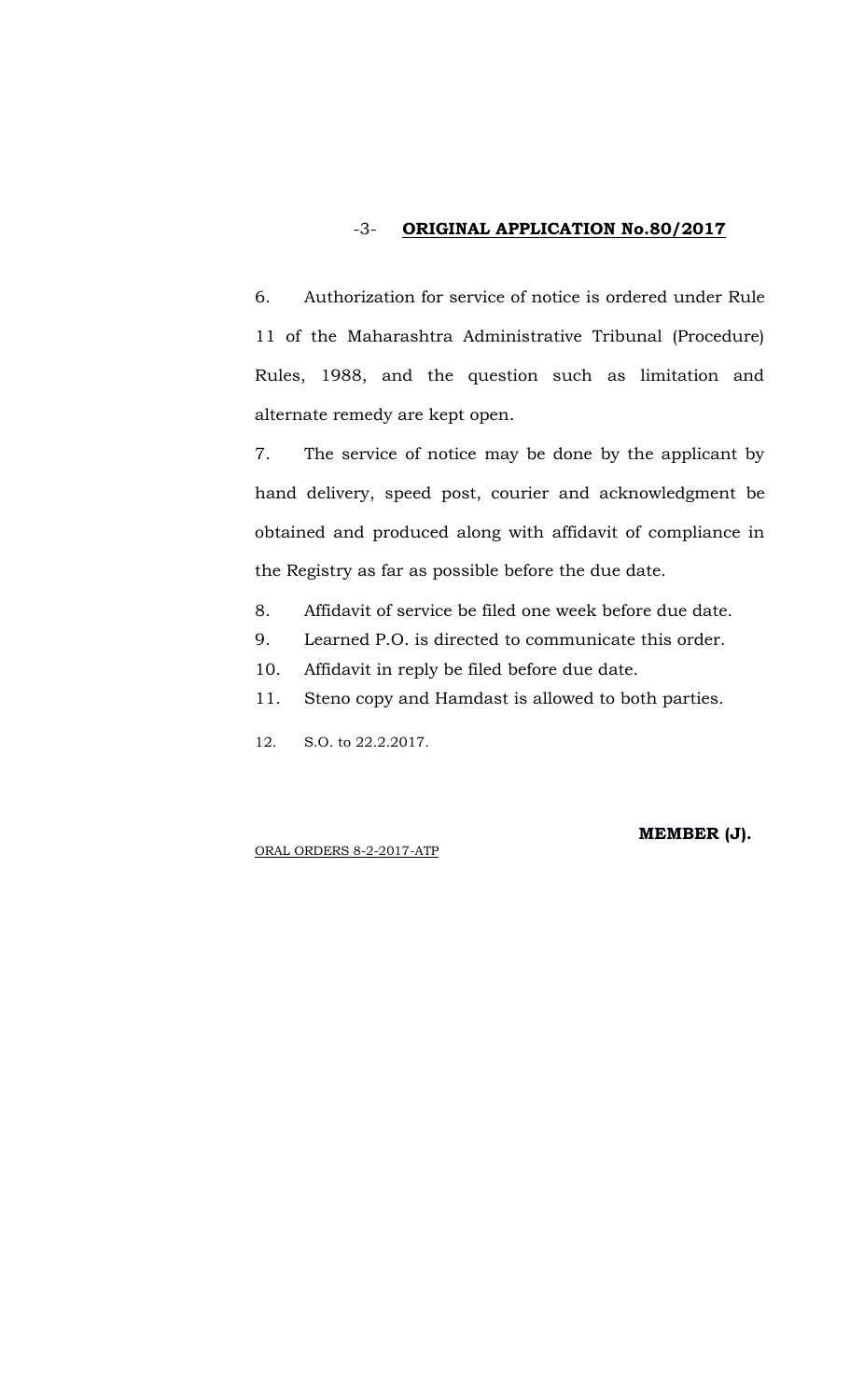**ORIGINAL APPLICATION No.715/2016.** (Shri V. H. Patil & Ors. Vs. State of Mah.& Ors.)

**–--- CORAM:HON'BLE SHRI JUSTICE M.T. JOSHI, MEMBER (J).** (This matter is placed before Single Bench due to non-availability of Division Bench**)**

**DATE :** 08.02.2017.

#### **ORAL ORDER:-**

Heard Shri S. D. Dhongde, learned Advocate for the Applicants and Smt P. R. Bharaswadkar, learned Presenting Officer for the Respondents.

2. Liberty to make amendment in the prayer clause "B' is hereby granted.

3. At the request of the learned P.O. time to file affidavit in reply is granted.

4. S.O. to 22.3.2017.

ORAL ORDERS 8-2-2017-ATP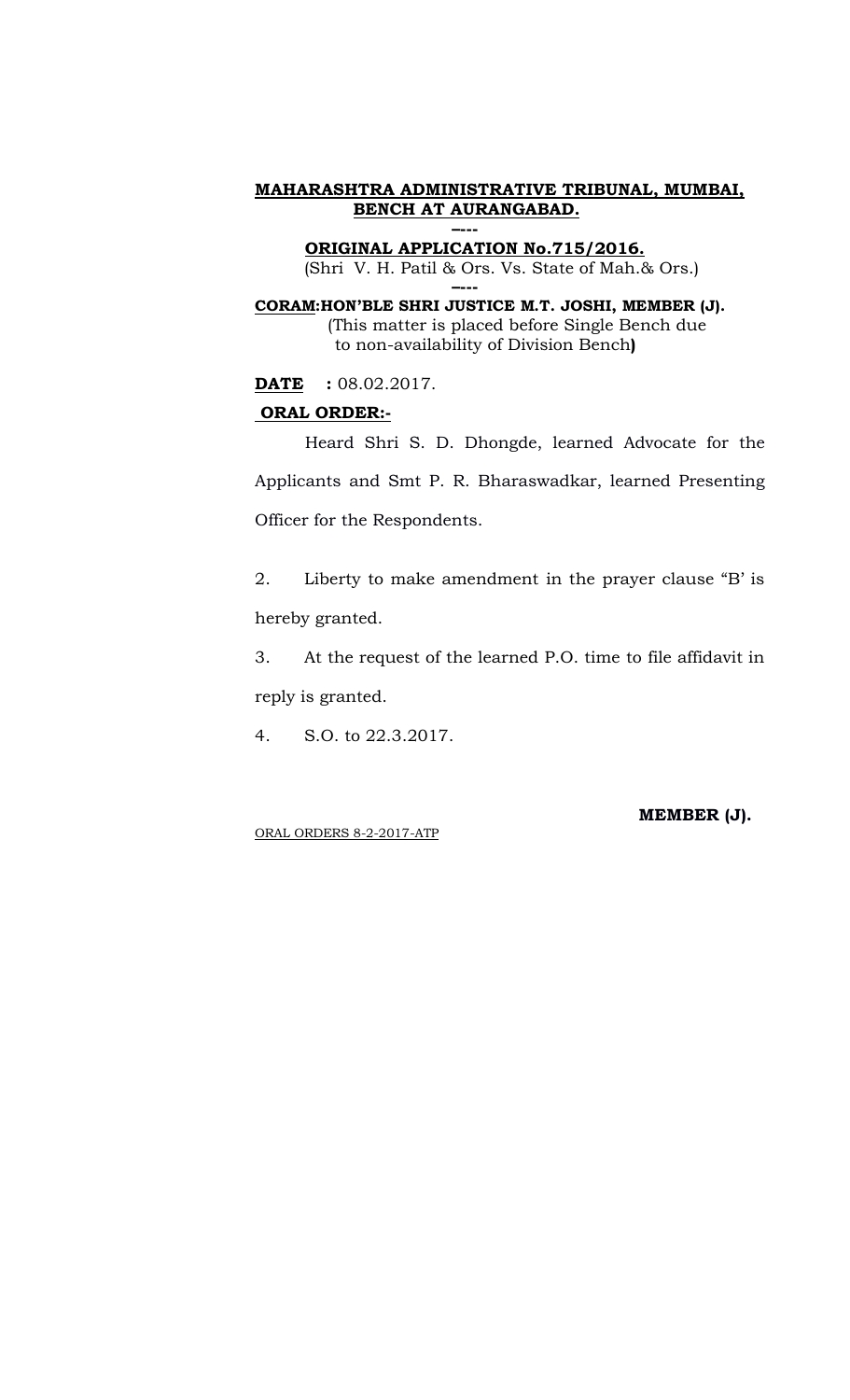**ORIGINAL APPLICATION No.831/2016.** (Shri Pathan Hares Khan Vs. State of Mah.& Ors.) **–---**

**CORAM:HON'BLE SHRI JUSTICE M.T. JOSHI, MEMBER (J).** (This matter is placed before Single Bench due to non-availability of Division Bench**)**

**DATE :** 08.02.2017.

#### **ORAL ORDER:-**

Heard Miss Bhavna Panpatil, learned Advocate holding for Shri S. B. Talekar, learned Advocate for the Applicant and Shri D. R. Patil, learned Presenting Officer for the Respondents.

2. The learned P.O. submit that he will have to make the scrutiny of the affidavit in reply.

3. At the request of learned P.O., S.O. to 28.2.2017.

ORAL ORDERS 8-2-2017-ATP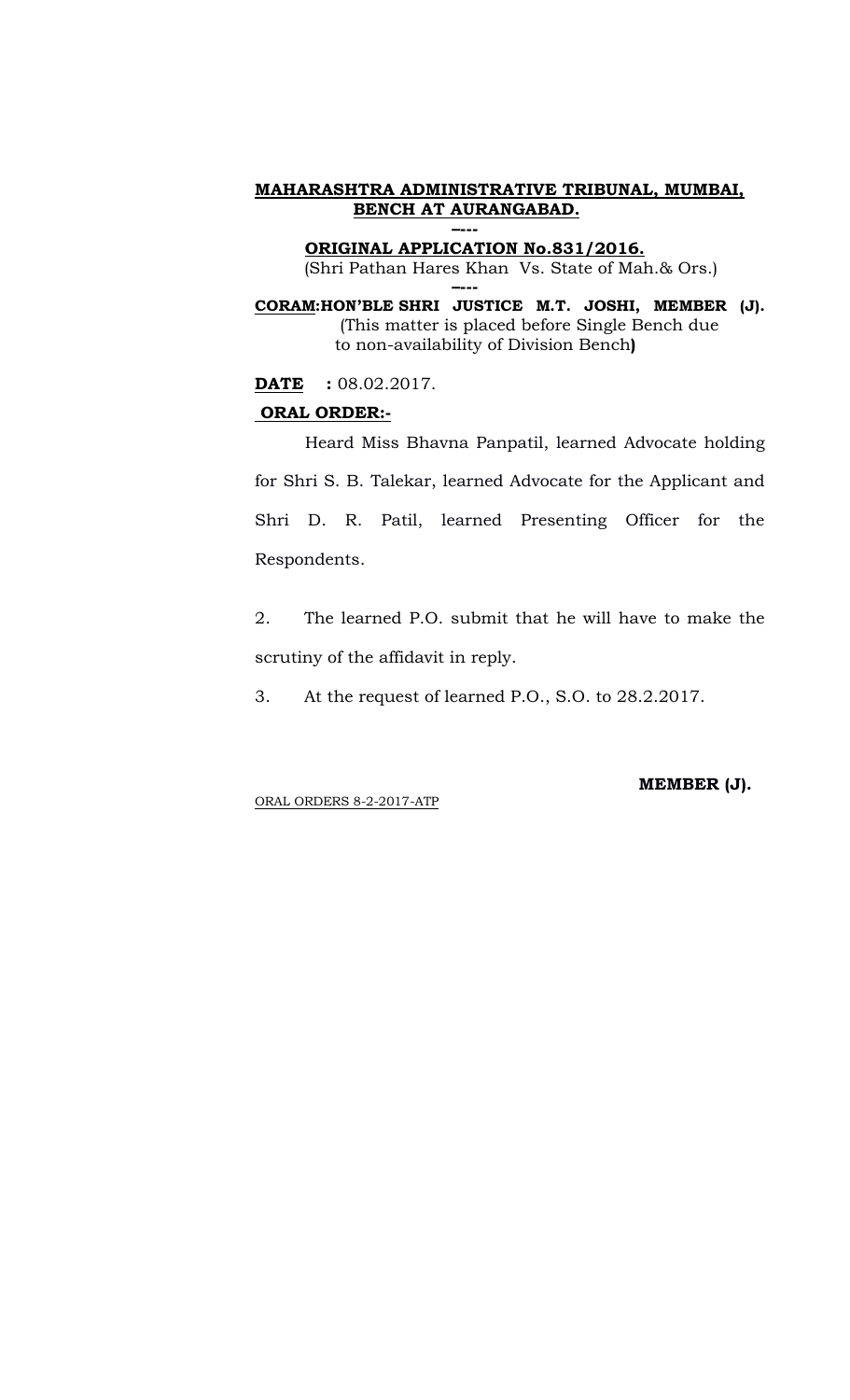**MA NO.19/2015 IN MA NO.289/12 IN OA ST.628/2012.** (Shri Raju M. Girbone & Ors. Vs. State of Mah.& Ors.)

**–---**

**CORAM:HON'BLE SHRI JUSTICE M.T. JOSHI, MEMBER (J).** (This matter is placed before Single Bench due to non-availability of Division Bench**)**

**DATE :** 08.02.2017.

#### **ORAL ORDER:-**

None present for the Applicant. Shri V. R. Bhumkar, learned Presenting Officer for the Respondents is present.

2. Nobody has appeared on 18.11.2016 also. In the circumstances, S.O. to 1.3.2017 for hearing or for passing necessary order.

ORAL ORDERS 8-2-2017-ATP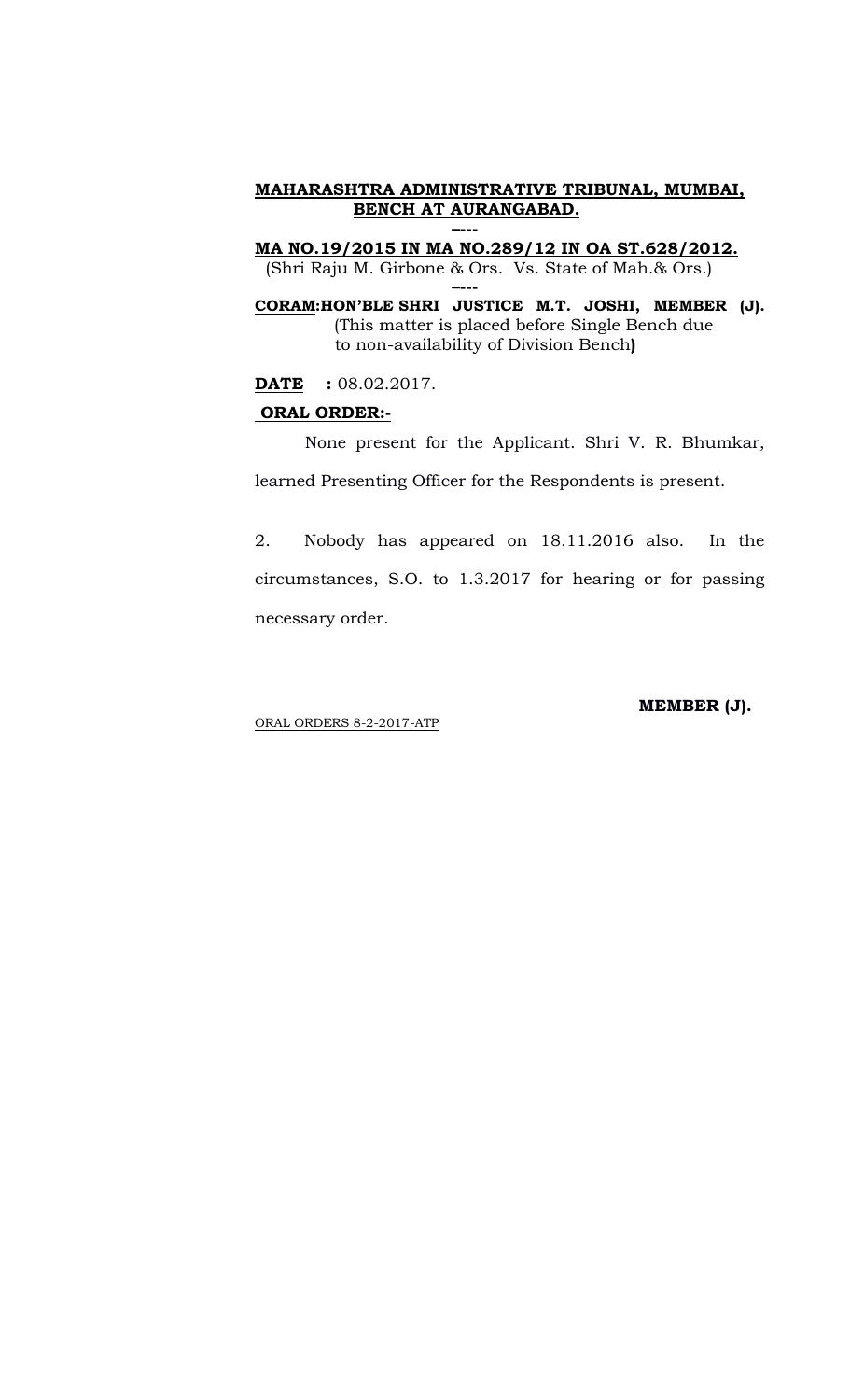**ORIGINAL APPLICATION No.797/2016.** (Shri Gaurav A. Chavan Vs. State of Mah.& Ors.) **–---**

**CORAM:HON'BLE SHRI JUSTICE M.T. JOSHI, MEMBER (J).** (This matter is placed before Single Bench due to non-availability of Division Bench**)**

**DATE** : 08.02.2017.

#### **ORAL ORDER:-**

Heard Smt. S.C. Thombre, learned Advocate holding for Shri C. V. Thombre, learned Advocate for the Applicant and Smt. P. R. Bharaswadkar, learned Presenting Officer for the Respondents.

2. At the request of the learned Advocate for the Applicant, S.O. to 15.3.2017.

ORAL ORDERS 8-2-2017-ATP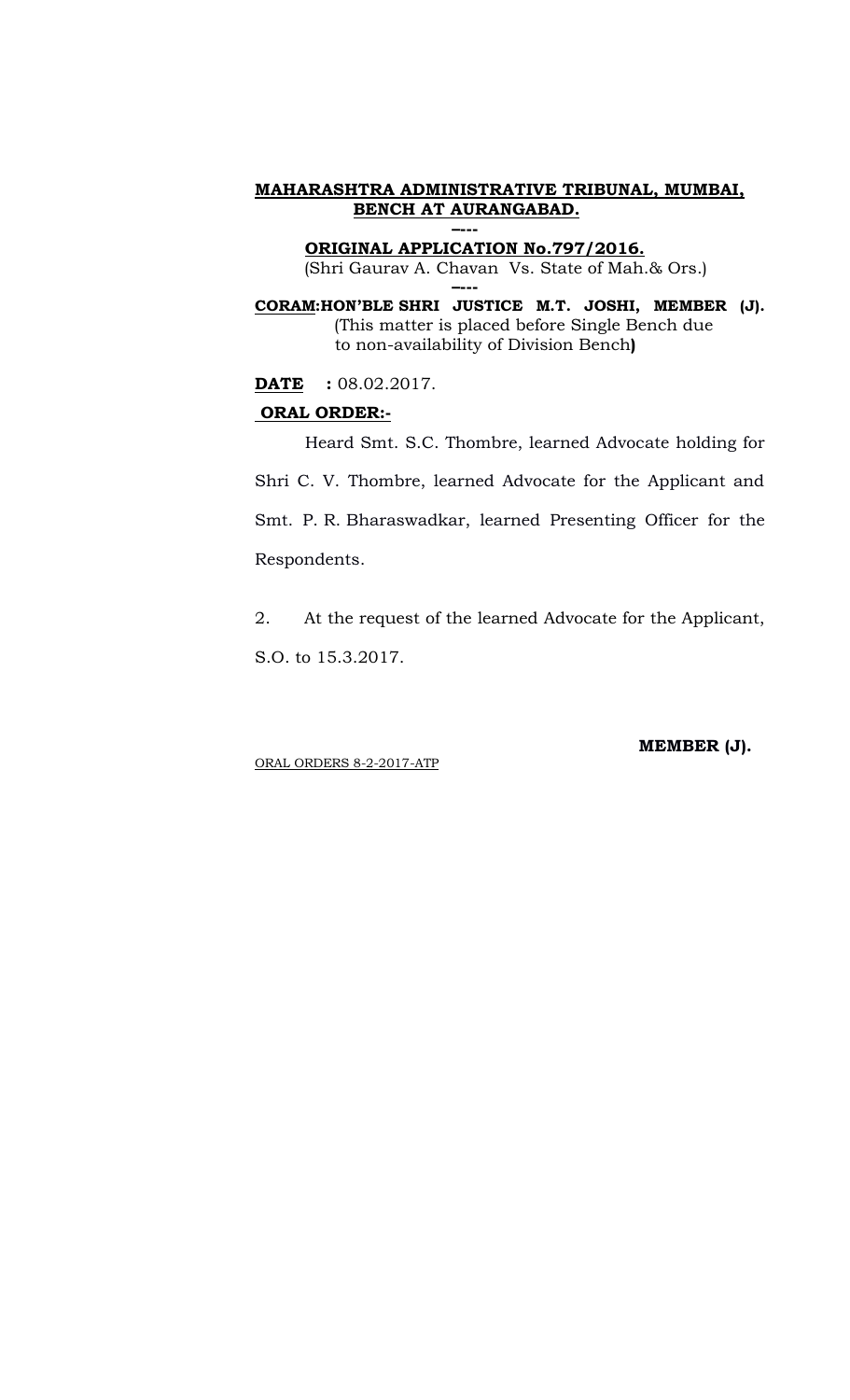**ORIGINAL APPLICATION No.872/2016.** (Shri Salim Shaikh & Ors. Vs. State of Mah.& Ors.) **–---**

**CORAM:HON'BLE SHRI JUSTICE M.T. JOSHI, MEMBER (J).** (This matter is placed before Single Bench due to non-availability of Division Bench**)**

**DATE** : 08.02.2017.

#### **ORAL ORDER:-**

Heard Shri V. G. Pingale, learned Advocate for the Applicant and Shri M. S. Mahajan, learned Chief Presenting Officer for the Respondents.

2. At the request of the learned C.P.O. time to file the affidavit in reply is granted.

3. S.O. to 23.3.2017.

 **MEMBER (J).**

ORAL ORDERS 8-2-2017-ATP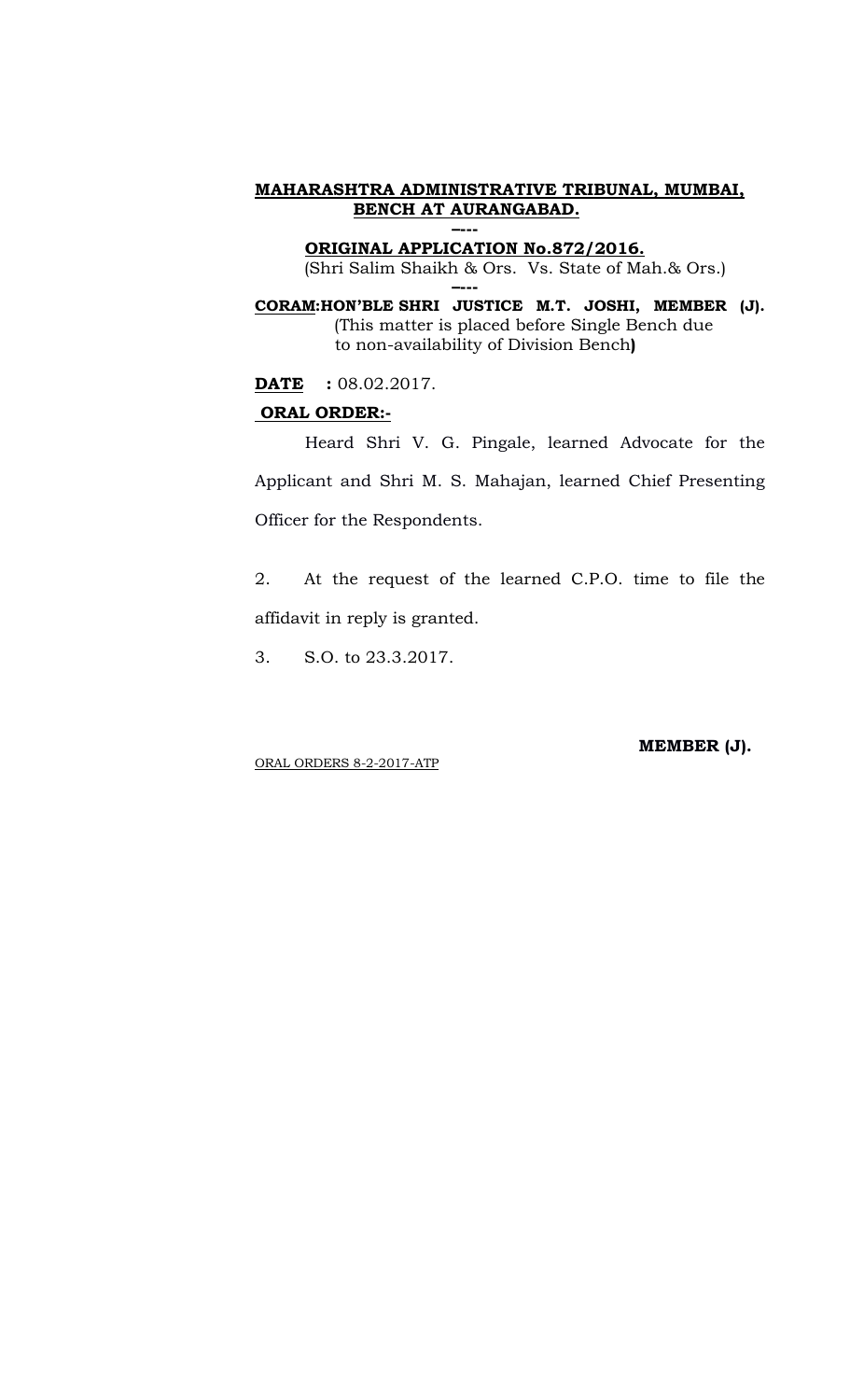**ORIGINAL APPLICATION NO. 514/2015 [Dr. Balaji S. Bahure Vs. The State of Mah. & Ors.]**

**CORAM : Hon'ble Shri B.P. Patil, Member (J)**

**DATE : 08.02.2017.**

# **ORAL ORDER:**

Shri J.S. Deshmukh, learned Advocate for the Applicant and Shri S.K. Shirse, learned Presenting Officer for respondents.

2. At the request of learned Advocate for the applicant, S.O. to 14.03.2017.

**ORAL ORDERS 8.2.2017-KPB(SB)BPP**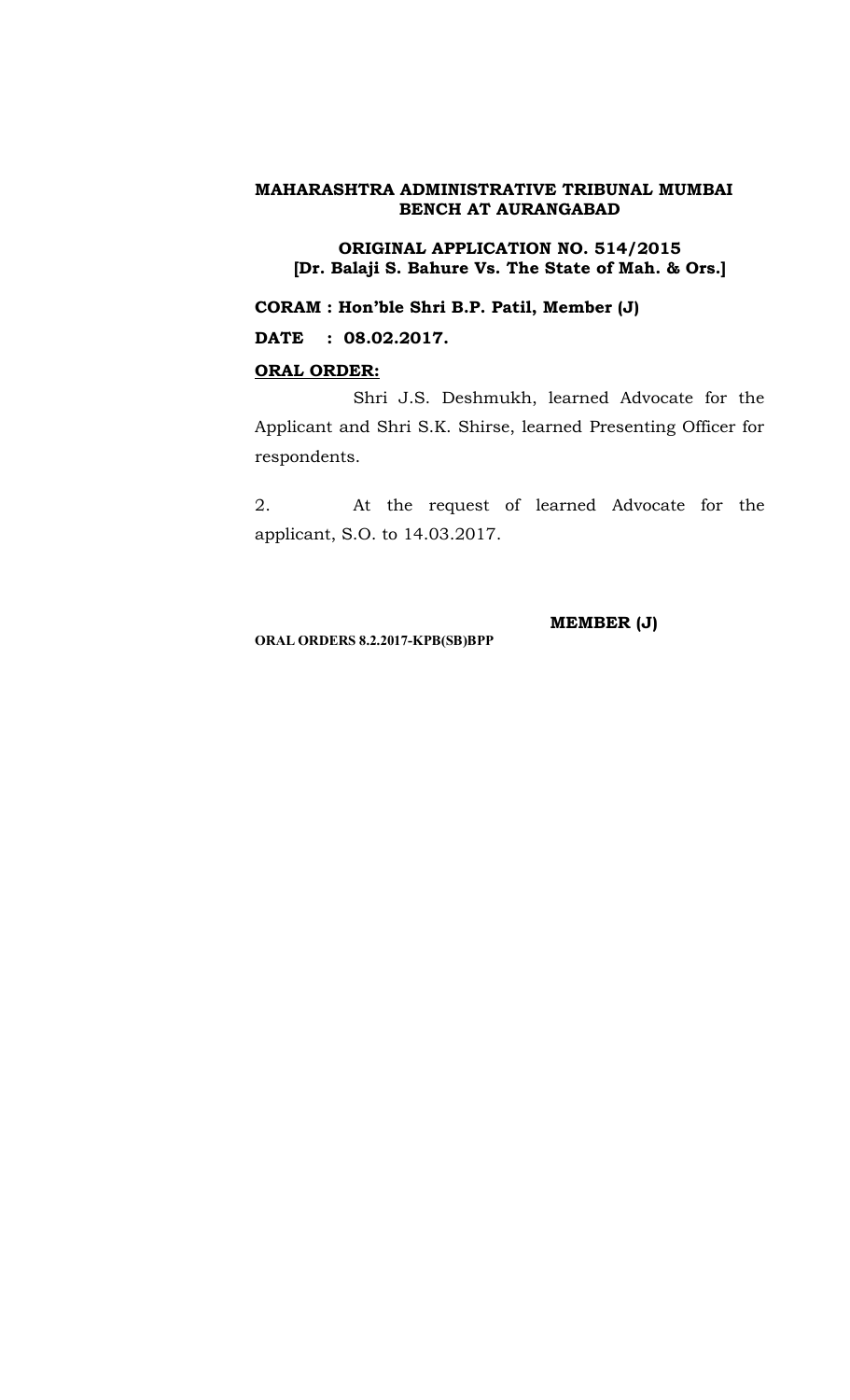#### **ORIGINAL APPLICATION NO. 662/2015 [Dr. Pandurang Bharmal & Ors. Vs. The State of Mah. & Ors.]**

**CORAM : Hon'ble Shri B.P. Patil, Member (J)**

**DATE : 08.02.2017.**

#### **ORAL ORDER:**

Shri J.S. Deshmukh, learned Advocate for the Applicant and Shri I.S. Thorat, learned Presenting Officer for respondent Nos. 1 to 4. Shri S.T. Shelke, learned Advocate for respondent no. 5, **absent**.

2. At the request of learned Advocate for the applicant, S.O. to 14.03.2017.

**ORAL ORDERS 8.2.2017-KPB(SB)BPP**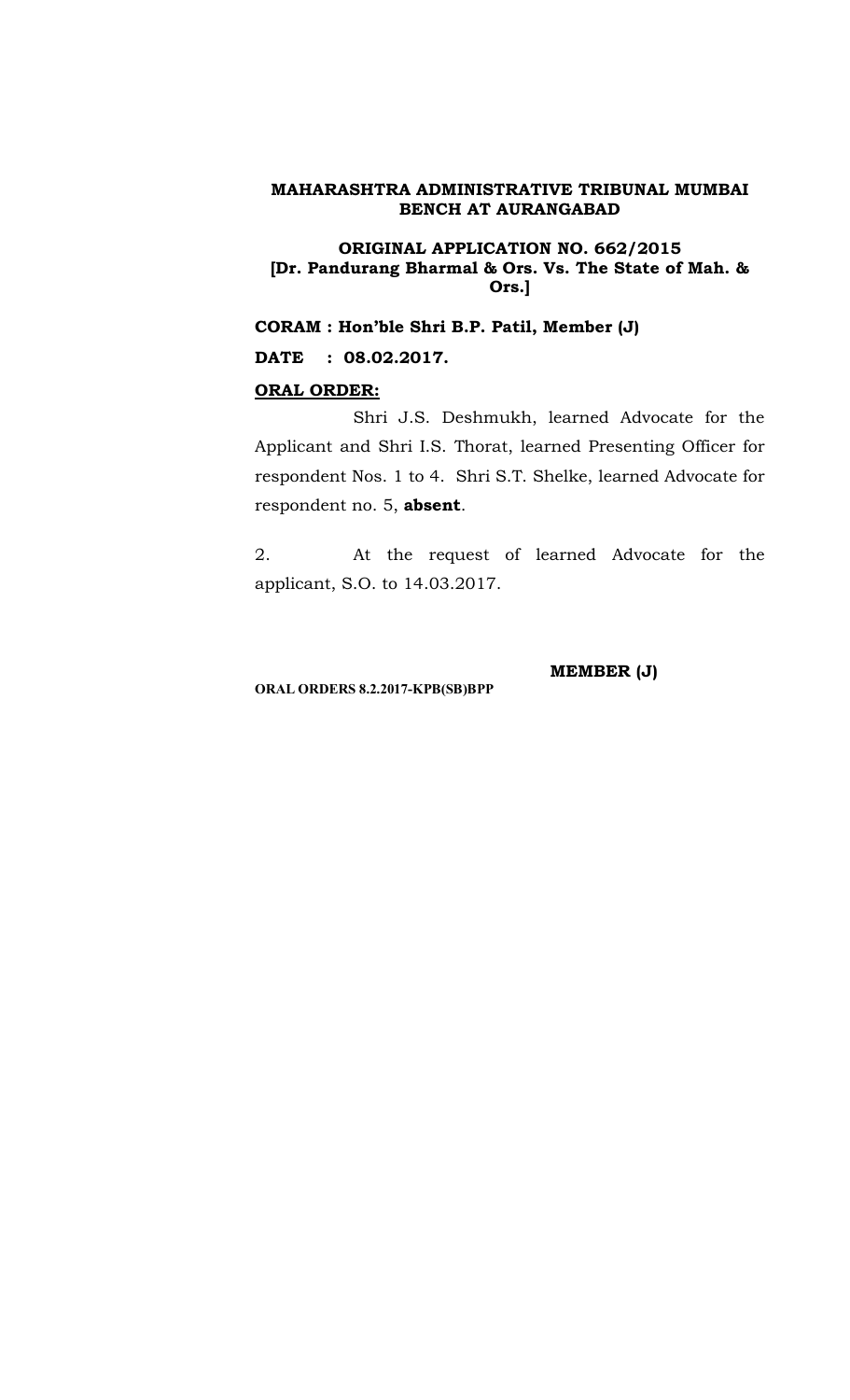**ORIGINAL APPLICATION NO. 634/2016 [Dr. S. Shailaja Kuppaswamy Vs. The State of Mah. & Ors.]**

**CORAM : Hon'ble Shri B.P. Patil, Member (J)**

**DATE : 08.02.2017.**

# **ORAL ORDER:**

Shri J.S. Deshmukh, learned Advocate for the Applicant and Shri M.P. Gude, learned Presenting Officer for respondents.

2. At the request of learned Advocate for the applicant, S.O. to 14.03.2017.

**ORAL ORDERS 8.2.2017-KPB(SB)BPP**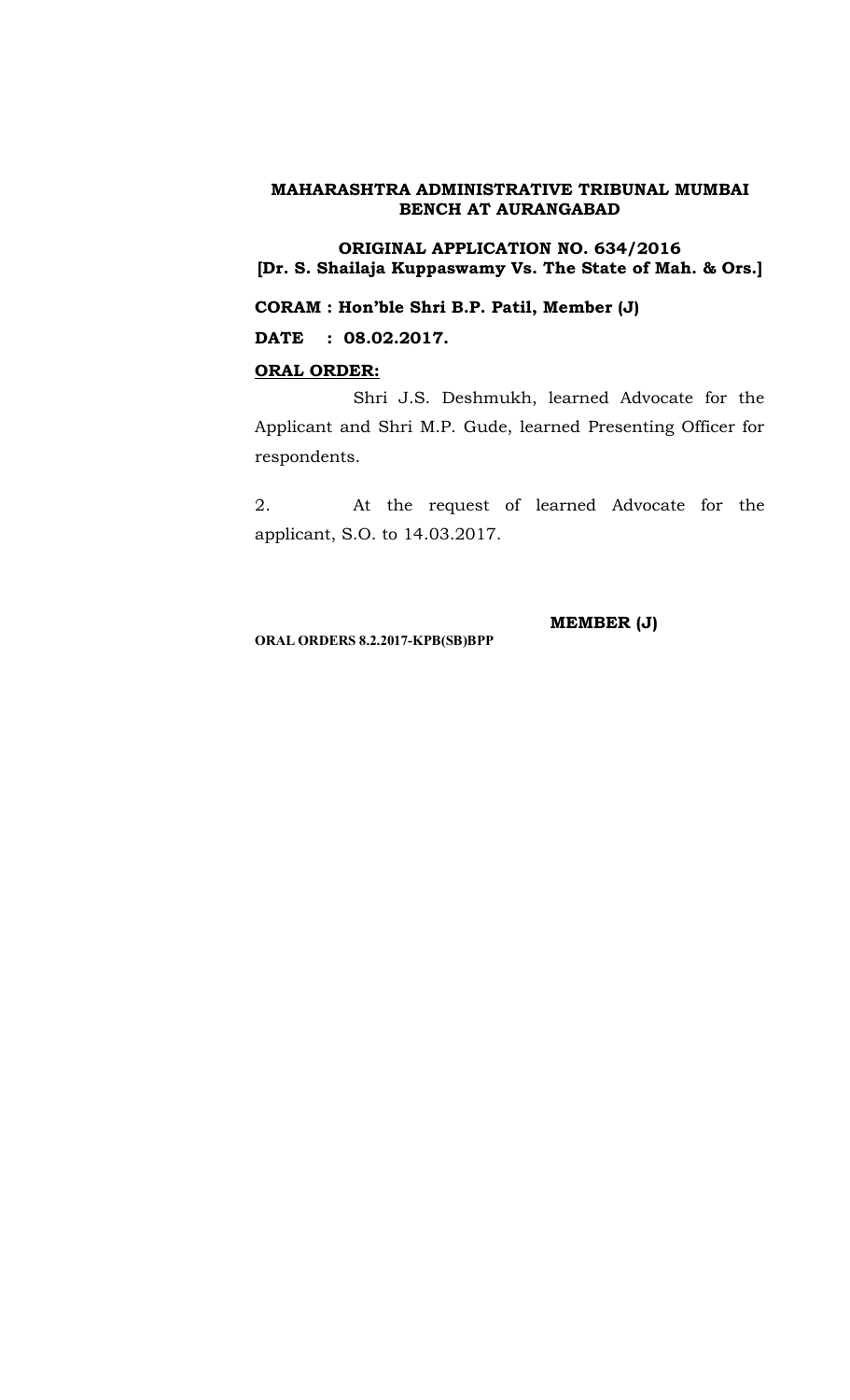**ORIGINAL APPLICATION NO. 642/2016 [Dr. Sanjay Ghogre & Ors. Vs. The State of Mah. & Ors.]**

**CORAM : Hon'ble Shri B.P. Patil, Member (J)**

**DATE : 08.02.2017.**

# **ORAL ORDER:**

Shri J.S. Deshmukh, learned Advocate for the Applicant and Shri M.P. Gude, learned Presenting Officer for respondents.

2. At the request of learned Advocate for the applicant, S.O. to 14.03.2017.

**ORAL ORDERS 8.2.2017-KPB(SB)BPP**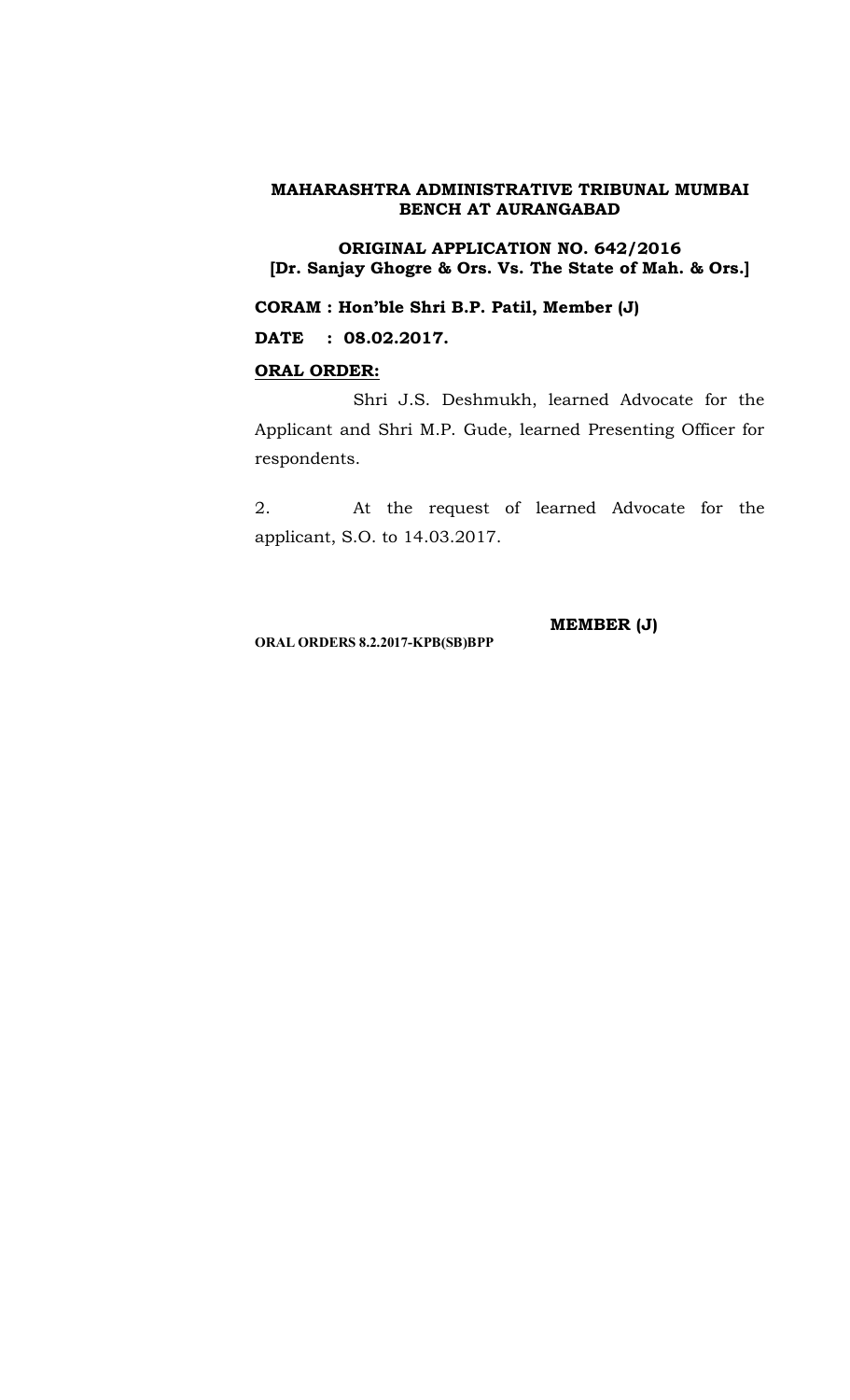**ORIGINAL APPLICATION NO. 741/2016 [Dr. Varsha V. Rote Vs. The State of Mah. & Ors.]**

**CORAM : Hon'ble Shri B.P. Patil, Member (J)**

**DATE : 08.02.2017.**

# **ORAL ORDER:**

Shri J.S. Deshmukh, learned Advocate holding for Shri A.S. Deshmukh, learned Advocate for the Applicant and Smt. Priya R. Bharaswadkar, learned Presenting Officer for respondents.

2. At the request of learned Advocate for the applicant, S.O. to 14.03.2017.

**ORAL ORDERS 8.2.2017-KPB(SB)BPP**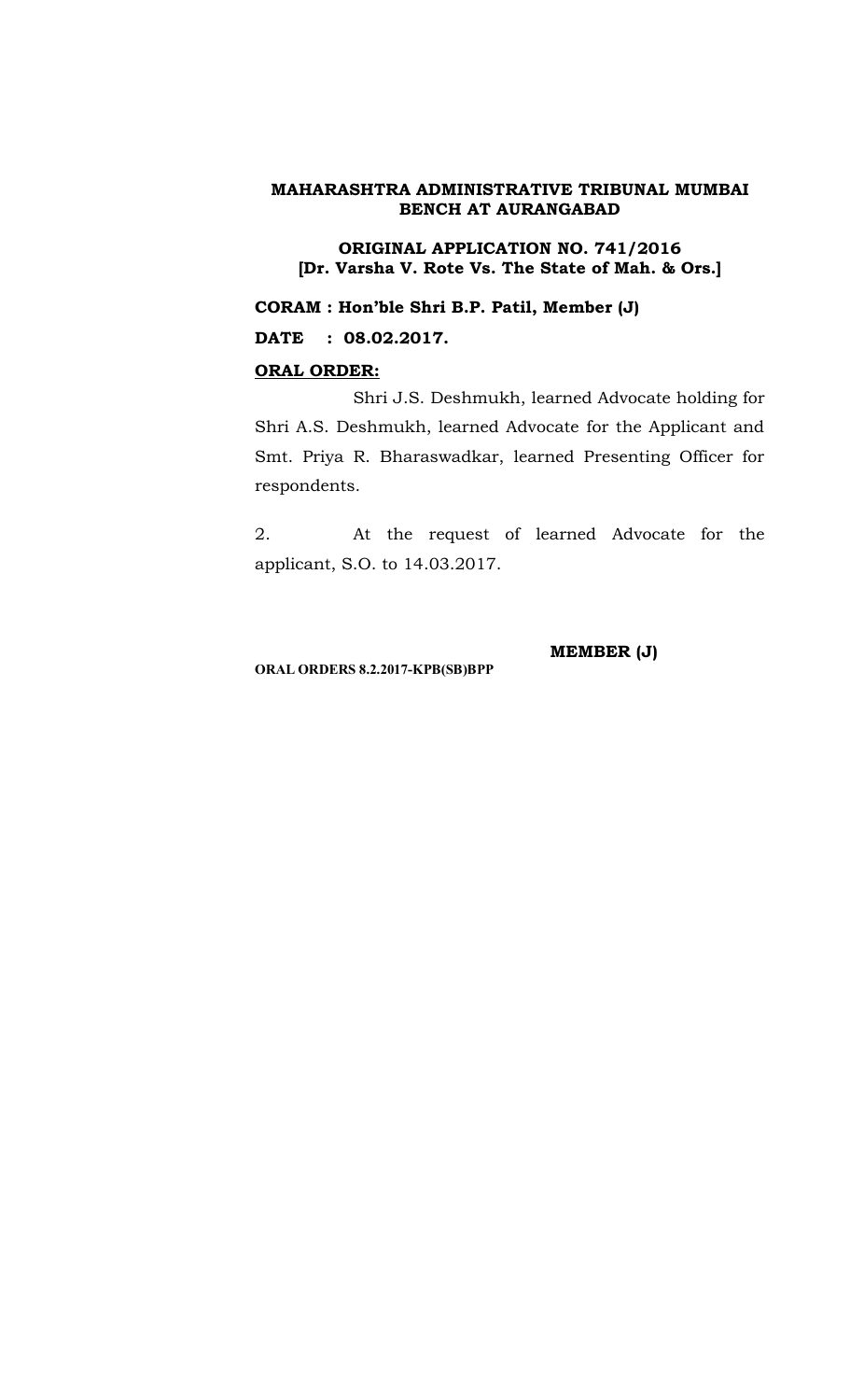**ORIGINAL APPLICATION NO. 682/2015 [Shri Bapu Y. Sole & Ors. Vs. The State of Mah. & Ors.]**

**CORAM : Hon'ble Shri B.P. Patil, Member (J)**

**DATE : 08.02.2017.**

#### **ORAL ORDER:**

Heard Smt. Vinaya Muley-Dharurkar, learned Advocate for the Applicant and Shri V.R. Bhumkar, learned Presenting Officer for respondents.

2. The learned Presenting Officer has filed affidavit in reply on behalf of respondent no. 2. It is taken on record and the copy thereof has been served upon the learned Advocate for the applicant.

3. At the request of learned Advocate, S.O. to 09.02.2017.

**ORAL ORDERS 8.2.2017-KPB(SB)BPP**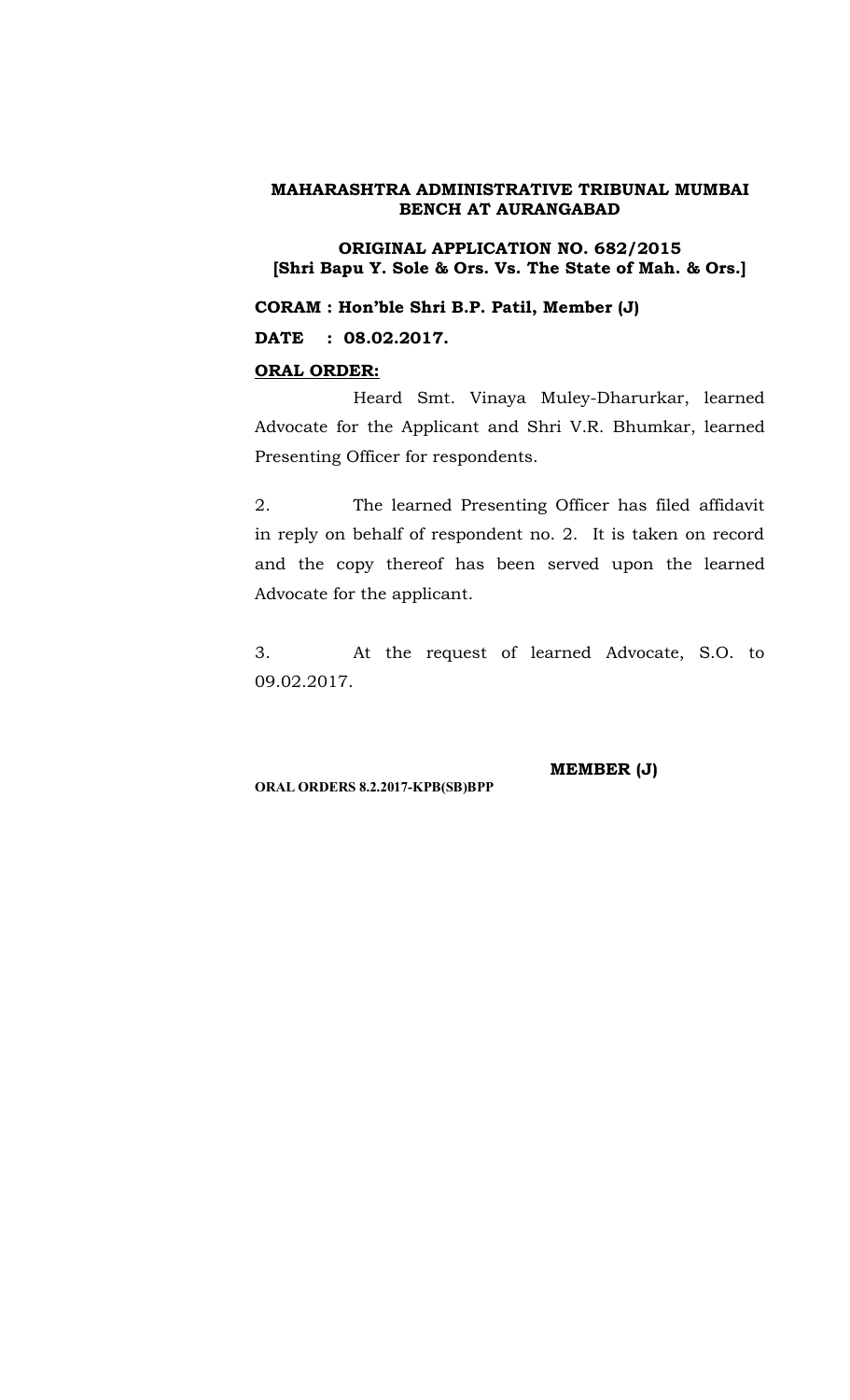**ORIGINAL APPLICATION NO. 225/2016 [Smt. Rukhmin R. Dudhate Vs. The State of Mah. & Ors.]**

**CORAM : Hon'ble Shri B.P. Patil, Member (J)**

**DATE : 08.02.2017.**

#### **ORAL ORDER:**

Shri Vivek Deshmukh, learned Advocate for the Applicant (**Absent**). Smt. Priya R. Bharaswadkar, learned Presenting Officer for respondent Nos. 1 & 2 and Shri K.G. Salunke, learned Advocate for respondent no. 3, are present.

2. The learned Advocate for respondent no. 3 seeks time to file affidavit in reply. Time granted as a last chance.

3. S.O. to 24.03.2017.

**MEMBER (J)**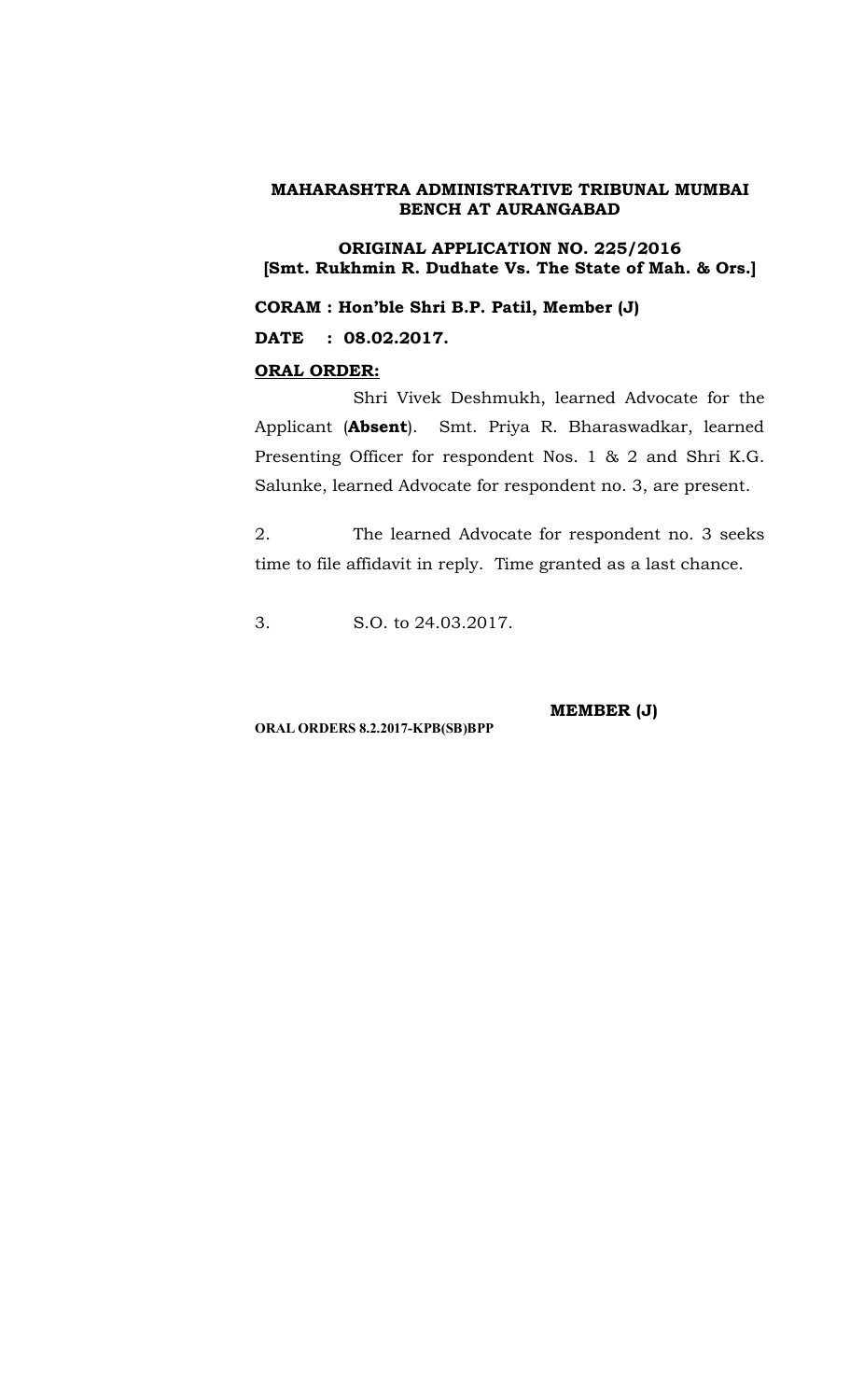**ORIGINAL APPLICATION NO. 382/2016 [Shri Raju R. Dagadghate Vs. The State of Mah. & Ors.]**

**CORAM : Hon'ble Shri B.P. Patil, Member (J) DATE : 08.02.2017.**

# **ORAL ORDER:**

Heard Shri Kakasaheb B. Jadhav, learned Advocate for the Applicant and Smt. Sanjivani K. Deshmukh-Ghate, learned Presenting Officer for respondent nos. 1 & 2. Shri Ashish B. Rajkar, learned Advocate for respondent no. 3, absent.

2. The learned Presenting Officer seeks time to file short affidavit on behalf of respondent no. 2. Time granted.

3. S.O. to 28.02.2017.

**MEMBER (J)**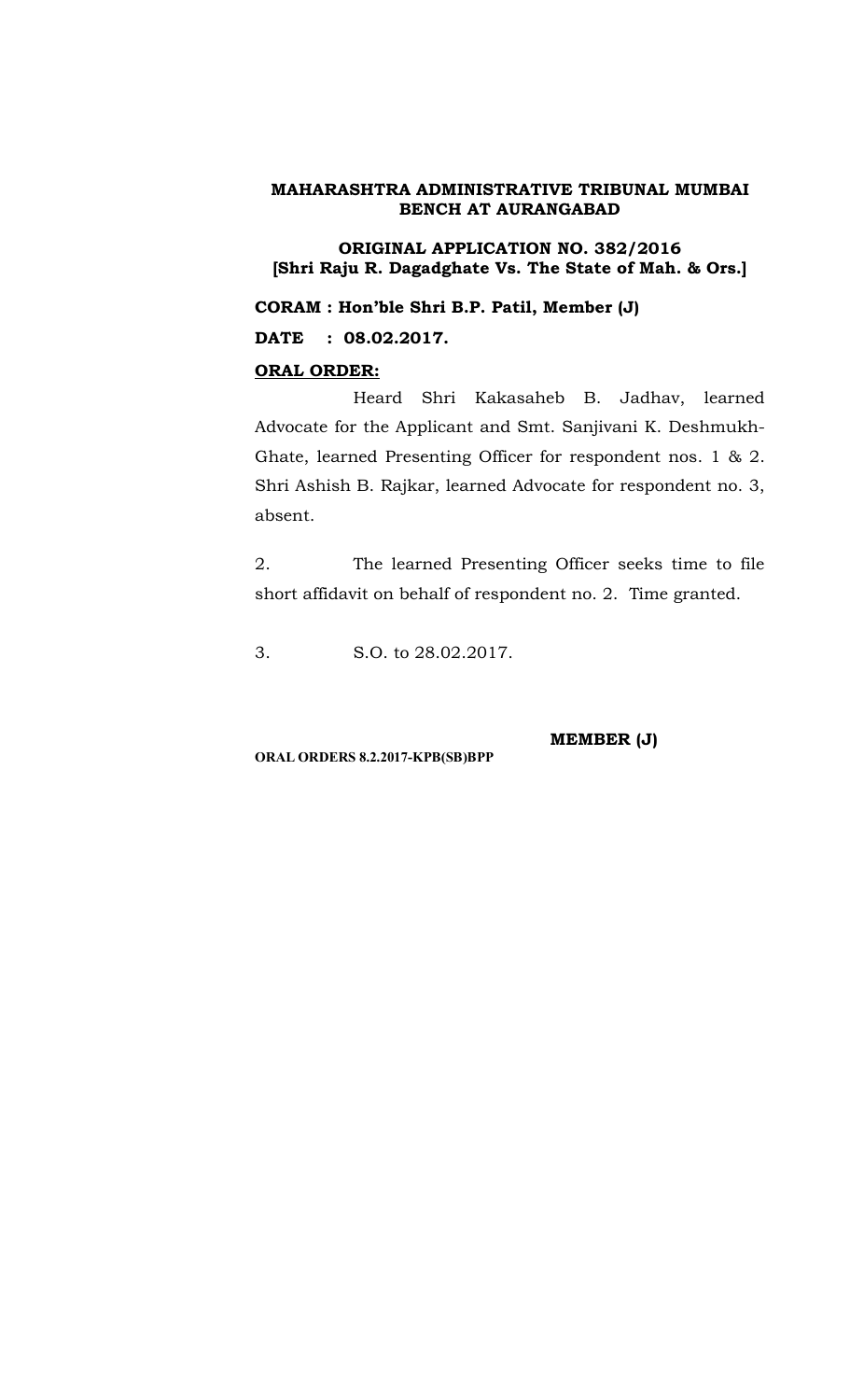**ORIGINAL APPLICATION NO. 387/2016 [Dr. Nomani M. Mufti Tahair Vs. The State of Mah. & Ors.]**

**CORAM : Hon'ble Shri B.P. Patil, Member (J)**

**DATE : 08.02.2017.**

# **ORAL ORDER:**

Heard Smt. Vinaya Muley-Dharurkar, learned Advocate for the Applicant and Shri N.U. Yadav, learned Presenting Officer for respondents.

2. The learned Presenting Officer seeks time to file affidavit in reply on behalf of respondents. Time granted.

3. S.O. to 23.03.2017.

**MEMBER (J)**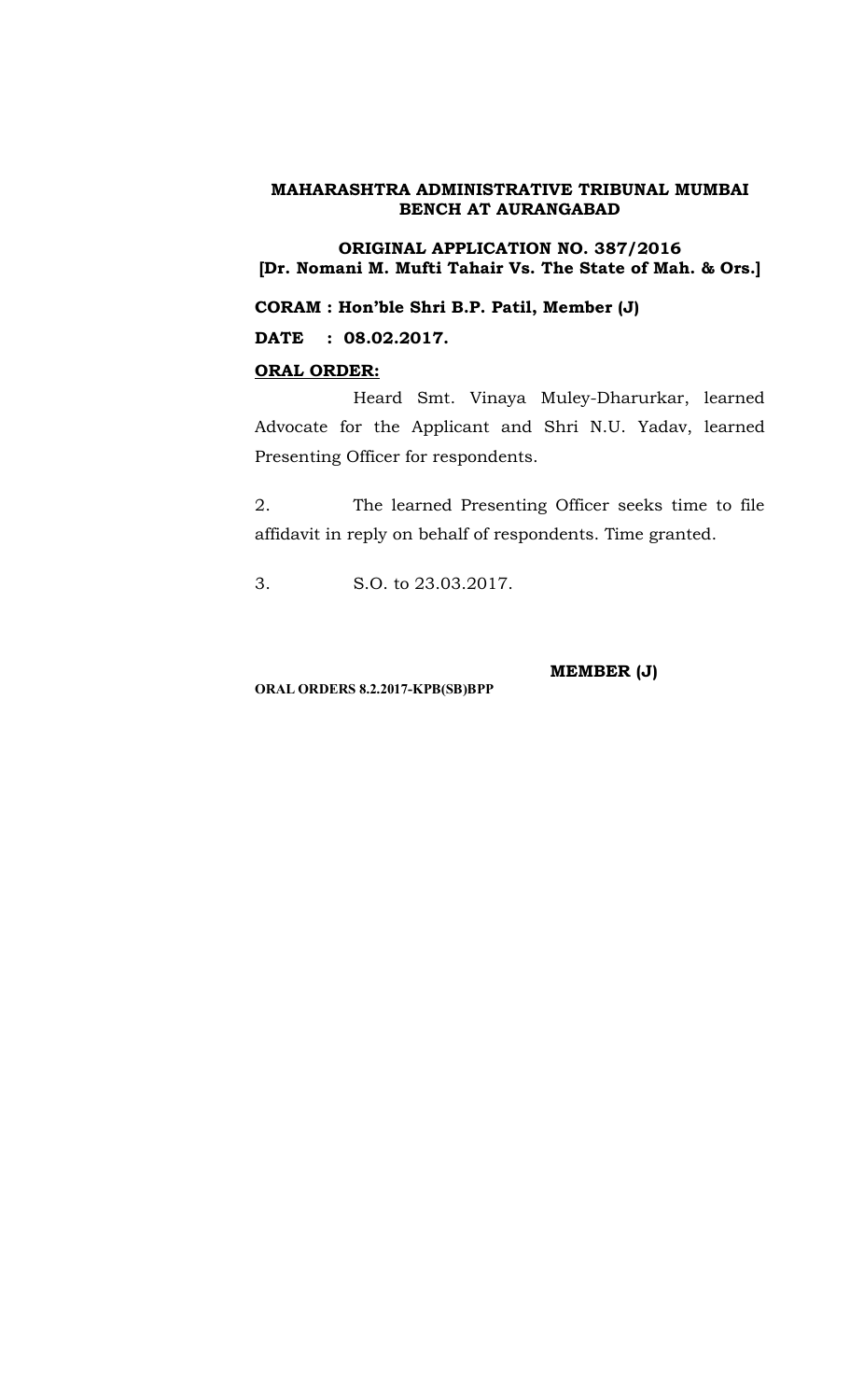**ORIGINAL APPLICATION NO. 653/2016 [Smt. Sandhya B. Thakre Vs. The State of Mah. & Ors.]**

**CORAM : Hon'ble Shri B.P. Patil, Member (J)**

**DATE : 08.02.2017.**

# **ORAL ORDER:**

Heard Shri A.P. Sonpethkar, learned Advocate holding for Shri P.N. Sonpethkar, learned Advocate for the Applicant and Smt. Deepali S. Deshpande, learned Presenting Officer for respondents.

2. Pleadings are complete. The O.A. is admitted and it be kept for final hearing.

3. S.O. to 30.03.2017.

**ORAL ORDERS 8.2.2017-KPB(SB)BPP**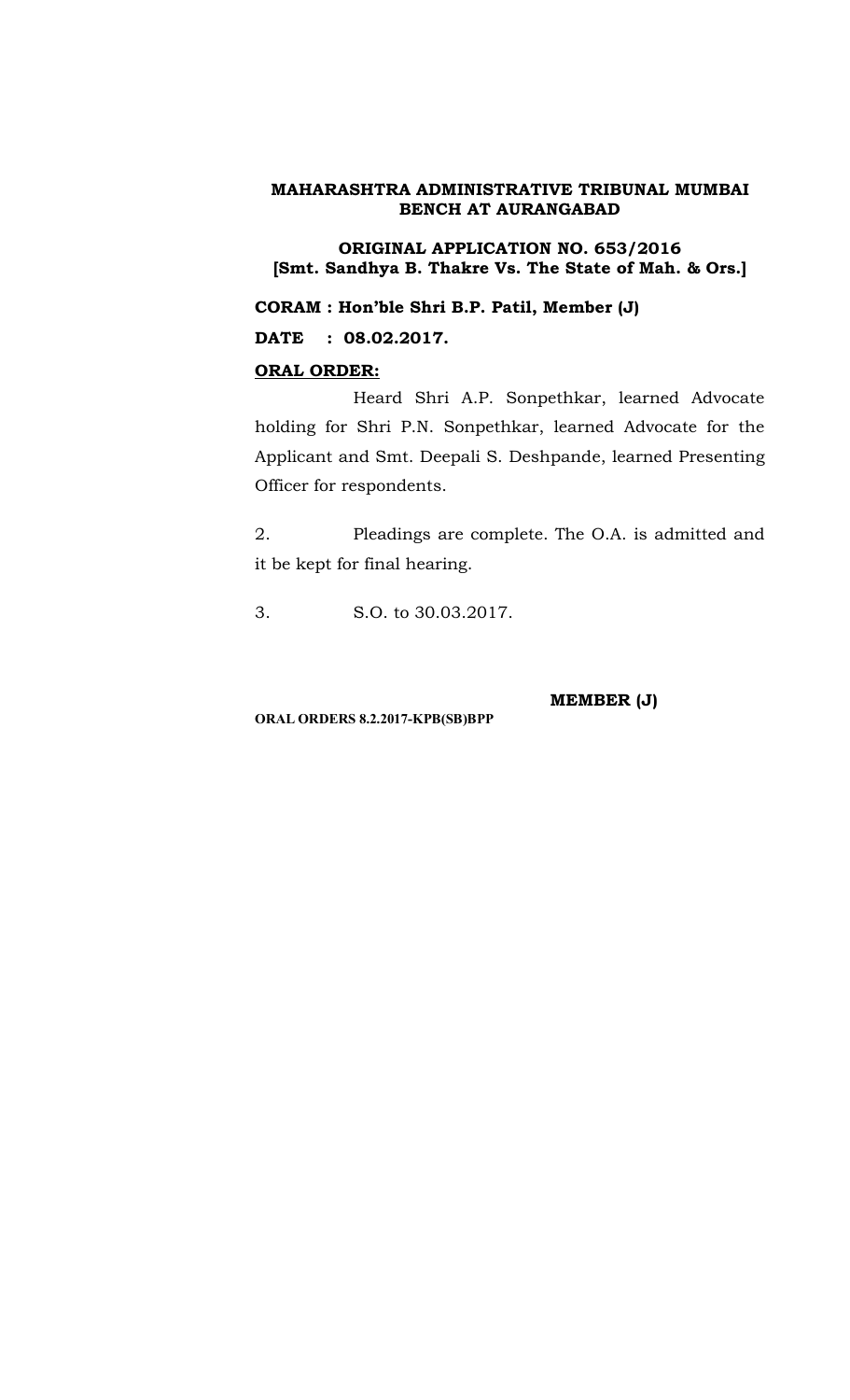**ORIGINAL APPLICATION NO. 714/2016 [Shri Subhash D. Mahale Vs. The State of Mah. & Ors.]**

**CORAM : Hon'ble Shri B.P. Patil, Member (J)**

**DATE : 08.02.2017.**

#### **ORAL ORDER:**

Shri V.G. Pingle, learned Advocate for the Applicant (**Absent**). Shri D.R Patil, learned Presenting Officer for respondent nos. 1 & 2, present.

2. Learned Advocate Shri Shamsundar B. Patil, appeared on behalf of respondent no. 3 and filed Vakalatnama. It is taken on record. He seeks time to file affidavit in reply on behalf of respondent no. 3. The learned Presenting Officer also seeks time to file affidavit in reply on behalf of respondent nos. 1 & 2. Time granted.

3. S.O. to 02.03.2017.

**MEMBER (J)**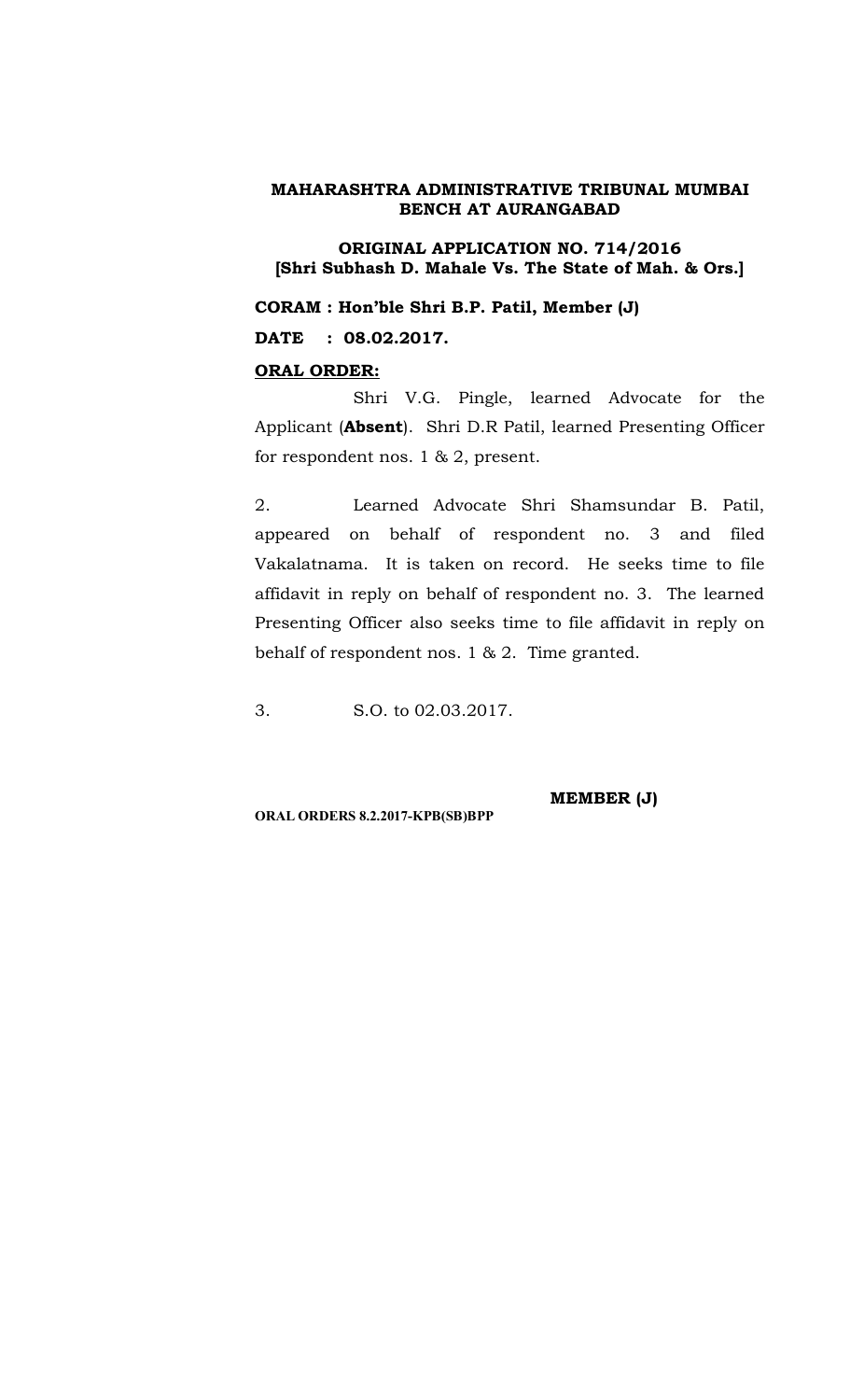**ORIGINAL APPLICATION NO. 718/2016 [Shri Ashok T. Bari & Ors. Vs. The State of Mah. & Ors.]**

**CORAM : Hon'ble Shri B.P. Patil, Member (J)**

**DATE : 08.02.2017.**

# **ORAL ORDER:**

Shri S.S. Deshmukh, learned Advocate for the Applicant (**Absent**). Shri S.K. Shirse, learned Presenting Officer for respondents, present.

2. The learned Presenting Officer has filed affidavit in reply on behalf of respondent nos. 1 & 2. It is taken on record.

3. S.O. to 22.03.2017.

**ORAL ORDERS 8.2.2017-KPB(SB)BPP**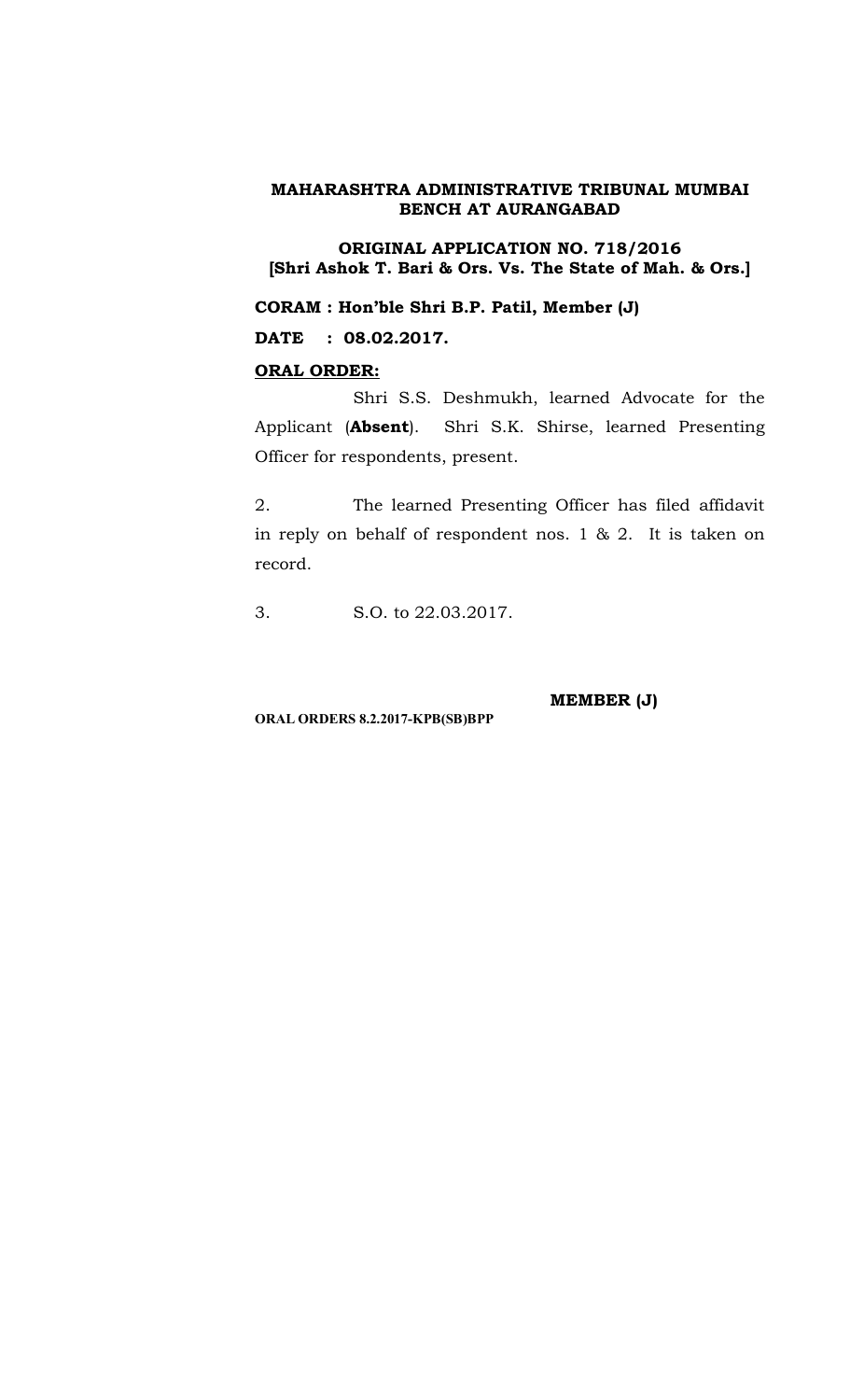**ORIGINAL APPLICATION NO. 812/2016 [Dr. Vijay M. Katte Vs. The State of Mah. & Ors.]**

**CORAM : Hon'ble Shri B.P. Patil, Member (J)**

**DATE : 08.02.2017.**

# **ORAL ORDER:**

Heard Shri A.D. Gadekar, learned Advocate for the Applicant and Shri M.P. Gude, learned Presenting Officer for respondents.

2. The learned Presenting Officer has filed affidavit in reply on behalf of respondent nos. 1 to 6. It is taken on record and the copy thereof has been served upon the learned Advocate for the applicant.

3. The learned Advocate for the applicant submits that he will go through the affidavit in reply and will file rejoinder affidavit, if necessary.

4. S.O. to 22.03.2017.

**MEMBER (J)**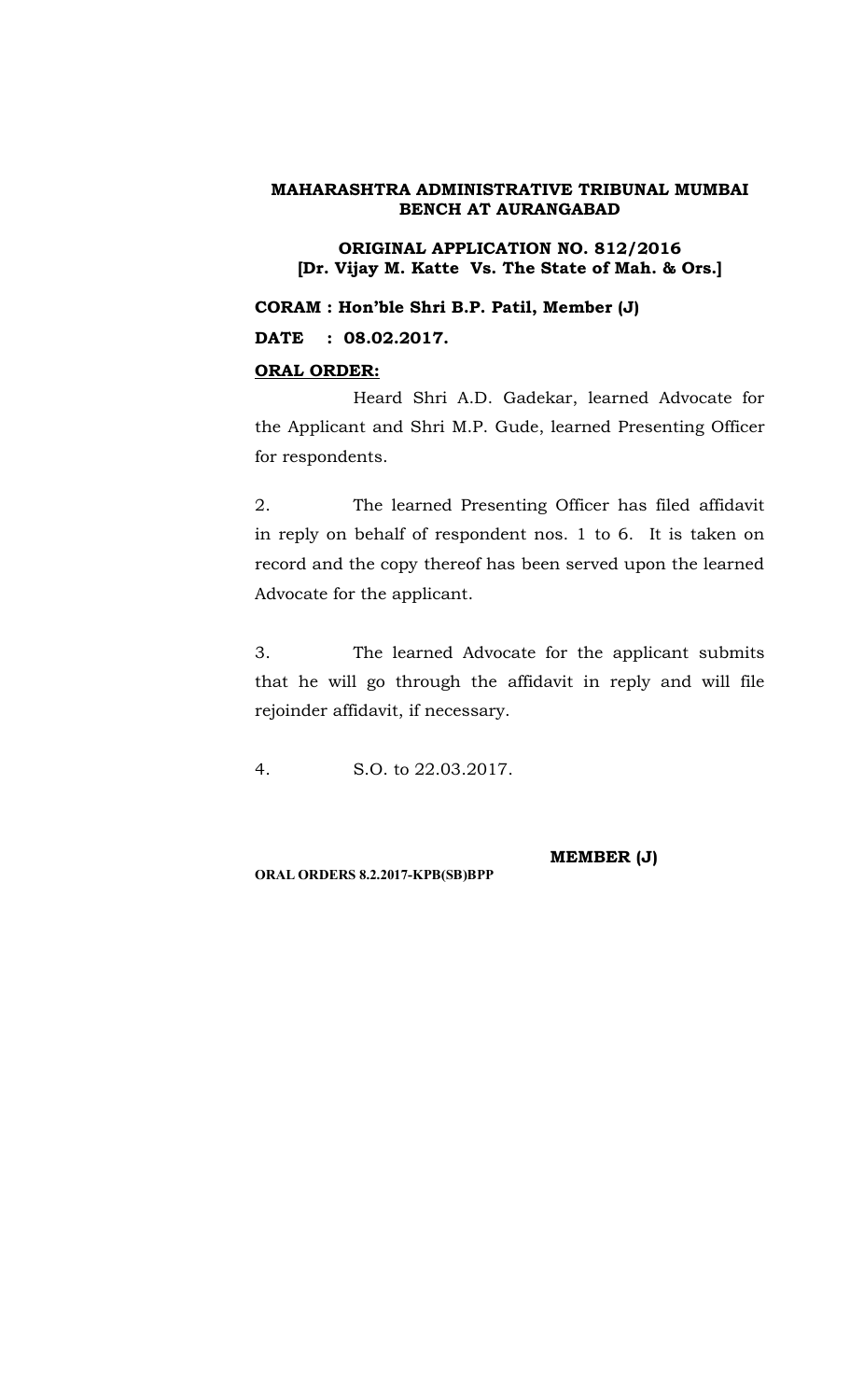**ORIGINAL APPLICATION NO. 826/2016 [Shri Laxman B. Parandkar Vs. The State of Mah. & Ors.]**

**CORAM : Hon'ble Shri B.P. Patil, Member (J)**

**DATE : 08.02.2017.**

# **ORAL ORDER:**

Heard Shri A.S. Deshmukh, learned Advocate for the Applicant and Shri D.R. Patil, learned Presenting Officer for respondents.

2. The learned Presenting Officer seeks time to file affidavit in reply on behalf of respondents. Time granted as a last chance.

3. S.O. to 01.03.2017.

**ORAL ORDERS 8.2.2017-KPB(SB)BPP**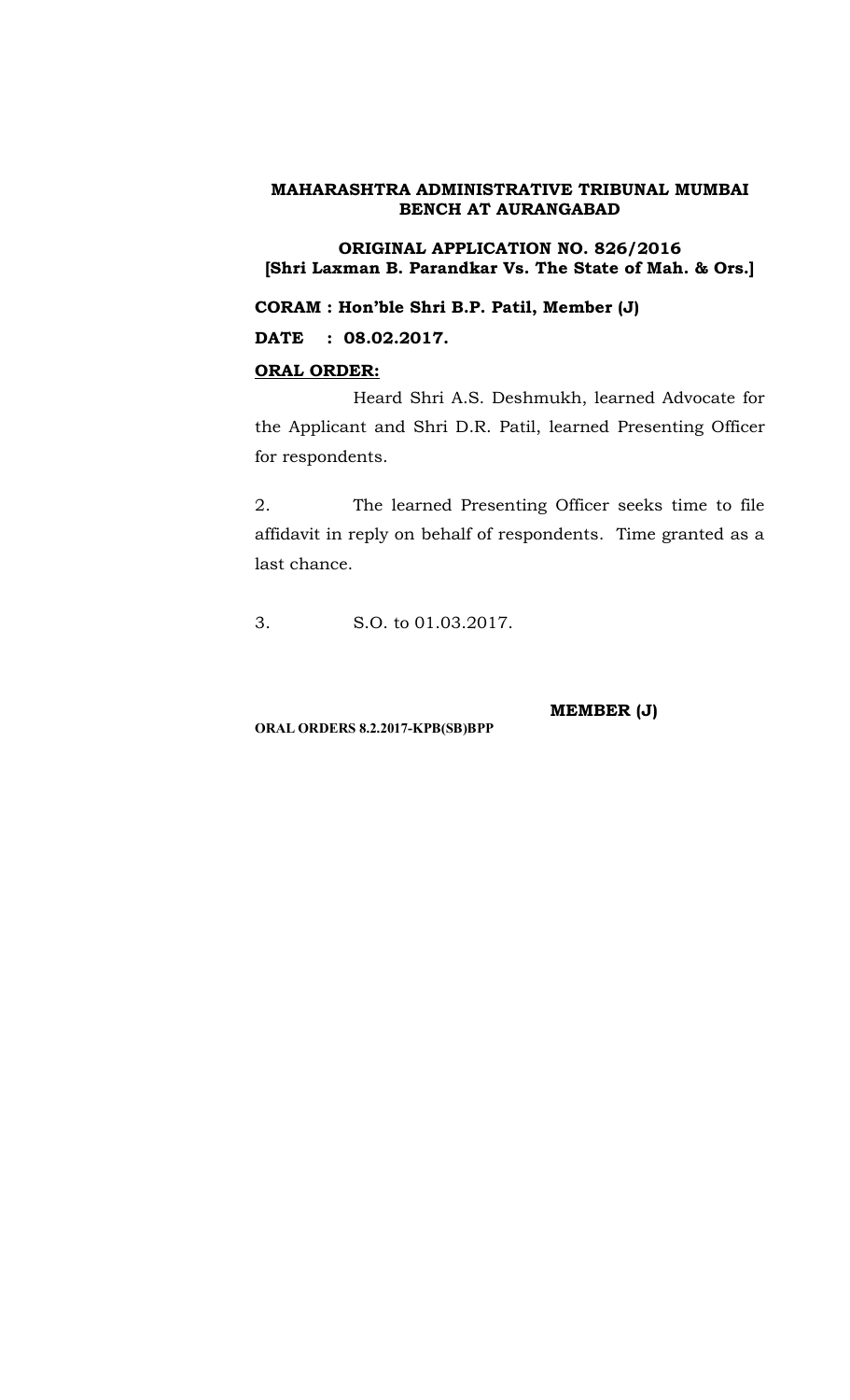**ORIGINAL APPLICATION NO. 853/2016 [Shri Sunil Poslya Gavit Vs. The State of Mah. & Ors.]**

**CORAM : Hon'ble Shri B.P. Patil, Member (J)**

**DATE : 08.02.2017.**

# **ORAL ORDER:**

Shri Y.B. Bolkar, learned Advocate for the Applicant (**Absent**). Shri I.S. Thorat, learned Presenting Officer for respondents, present.

2. The learned Presenting Officer seeks time to file affidavit in reply on behalf of respondents. Time granted as a last chance.

3. S.O. to 30.03.2017.

**ORAL ORDERS 8.2.2017-KPB(SB)BPP**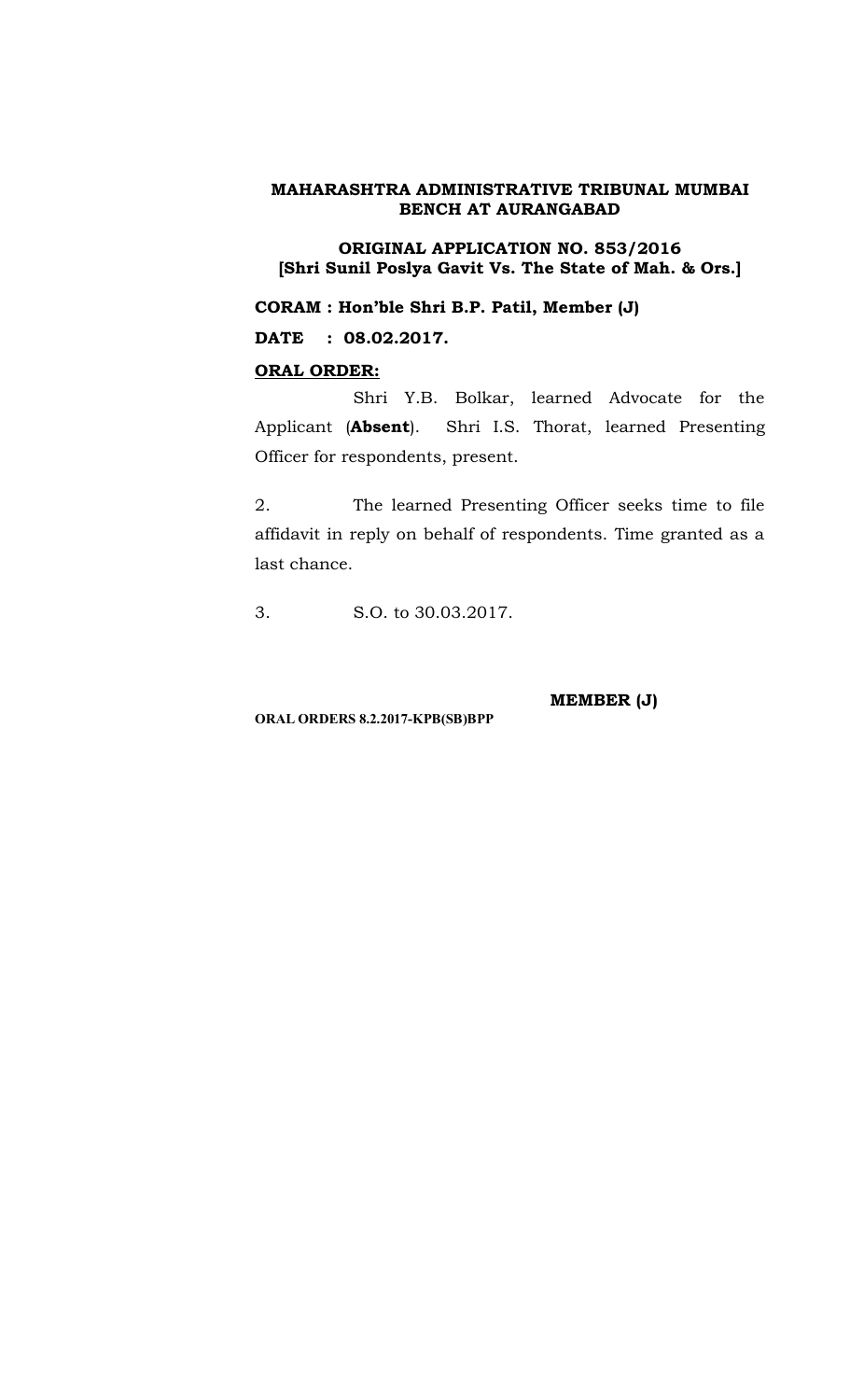**ORIGINAL APPLICATION NO. 862/2016 [Shri Shimant G. Gaikwad Vs. The State of Mah. & Ors.]**

**CORAM : Hon'ble Shri B.P. Patil, Member (J)**

**DATE : 08.02.2017.**

# **ORAL ORDER:**

Shri M.R. Kulkarni, learned Advocate for the Applicant and Shri M.S. Mahajan, learned Chief Presenting Officer for respondents.

2. The learned Chief Presenting Officer seeks time to file affidavit in reply on behalf of respondents. Time granted.

3. S.O. to 22.03.2017.

**MEMBER (J)**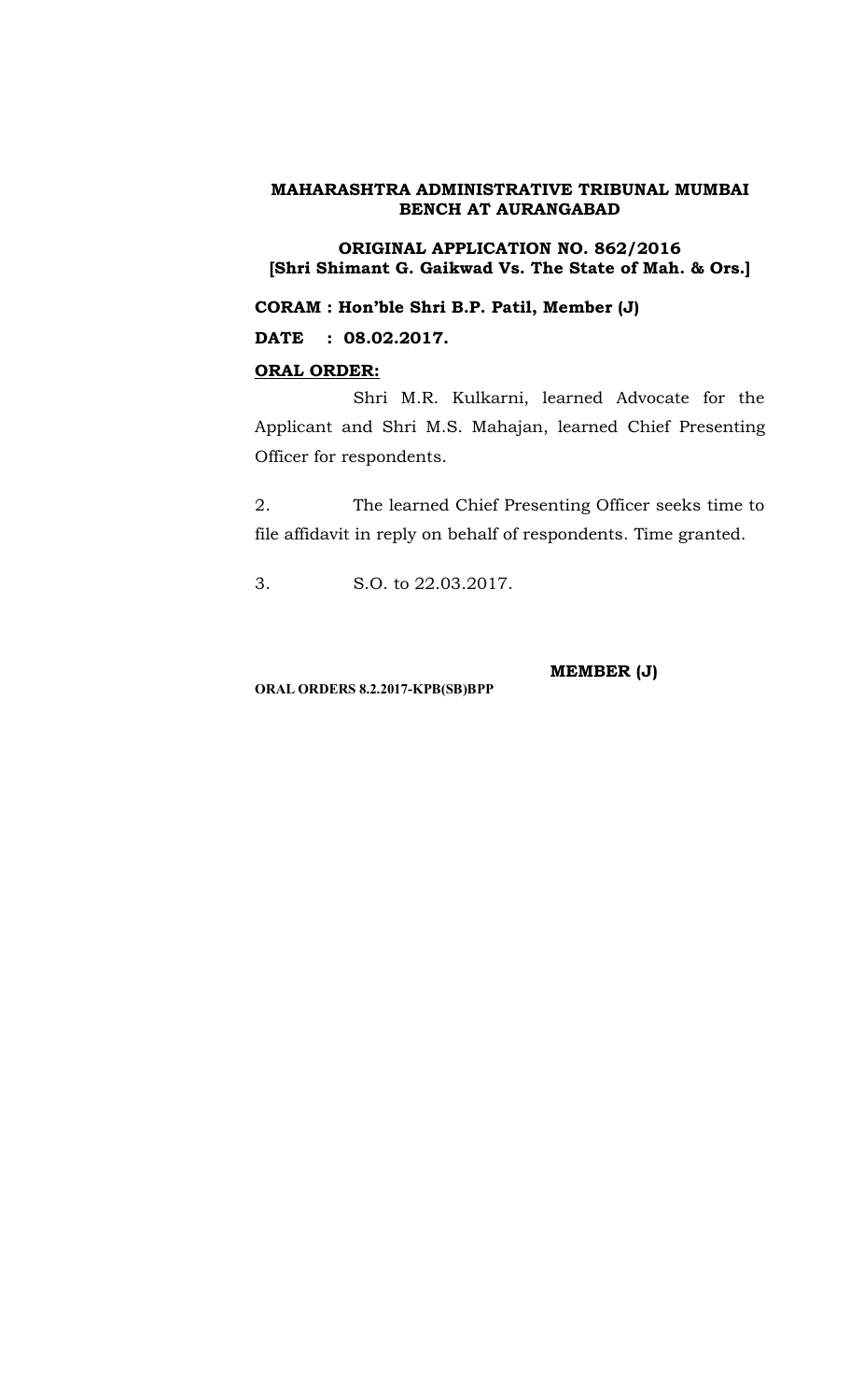**ORIGINAL APPLICATION NO. 917/2016 [Shri Suryakant G. Revalkar Vs. The State of Mah. & Ors.]**

**CORAM : Hon'ble Shri B.P. Patil, Member (J)**

**DATE : 08.02.2017.**

# **ORAL ORDER:**

Shri R.N. Bharaswadkar, learned Advocate for the Applicant and Smt. Deepali S. Deshpande, learned Presenting Officer for respondents.

2. The learned Presenting Officer seeks time to file affidavit in reply on behalf of respondents. Time granted.

3. S.O. to 24.03.2017.

**ORAL ORDERS 8.2.2017-KPB(SB)BPP**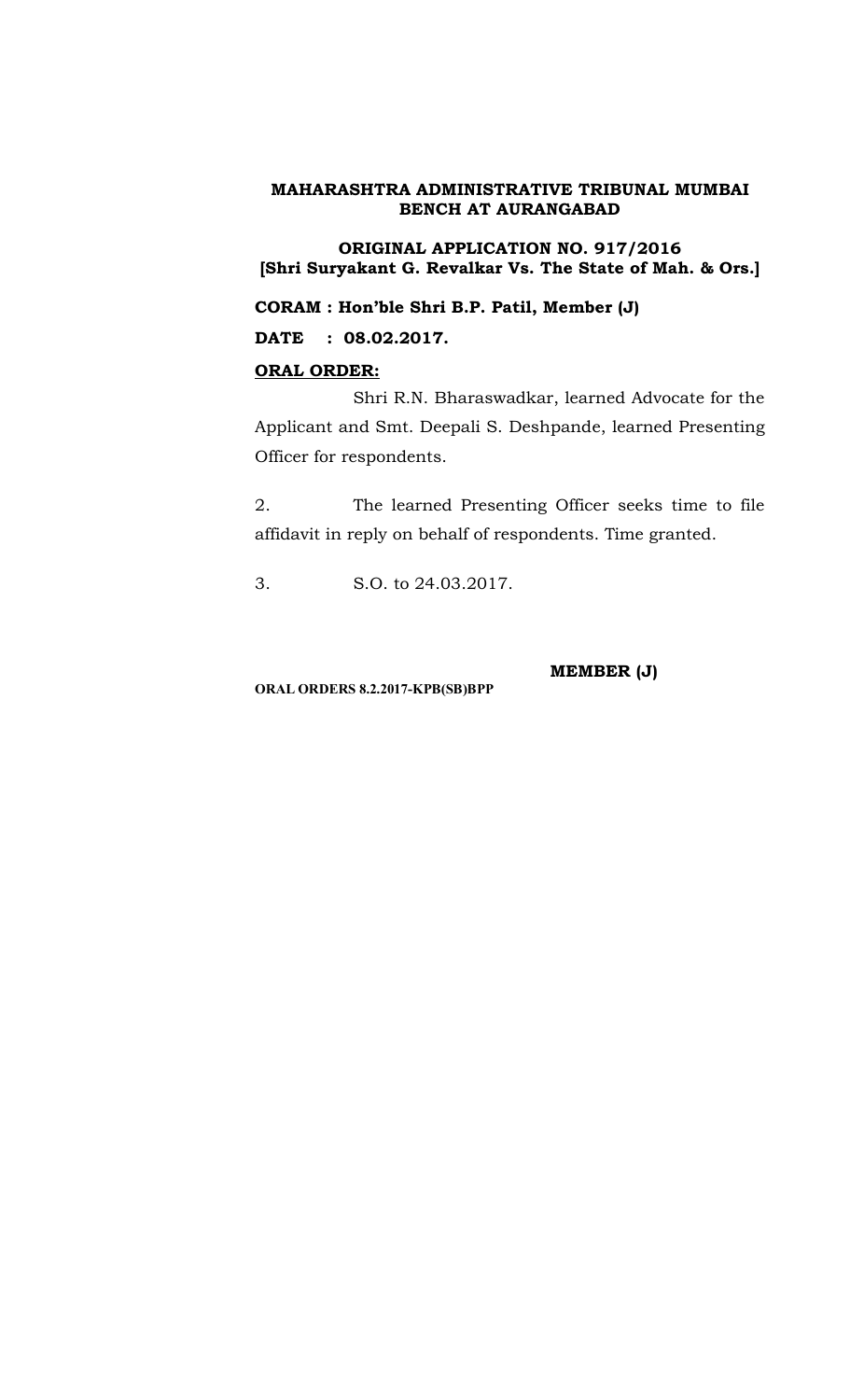**ORIGINAL APPLICATION NO. 20/2017 [Shri Kishor J. Padvi Vs. The State of Mah. & Ors.]**

**CORAM : Hon'ble Shri B.P. Patil, Member (J)**

**DATE : 08.02.2017.**

# **ORAL ORDER:**

Shri A.S. Deshmukh, learned Advocate for the Applicant and Shri M.S. Mahajan, learned Chief Presenting Officer for respondents.

2. The learned Chief Presenting Officer seeks time to file affidavit in reply on behalf of respondents. Time granted.

3. S.O. to 14.03.2017.

**MEMBER (J)**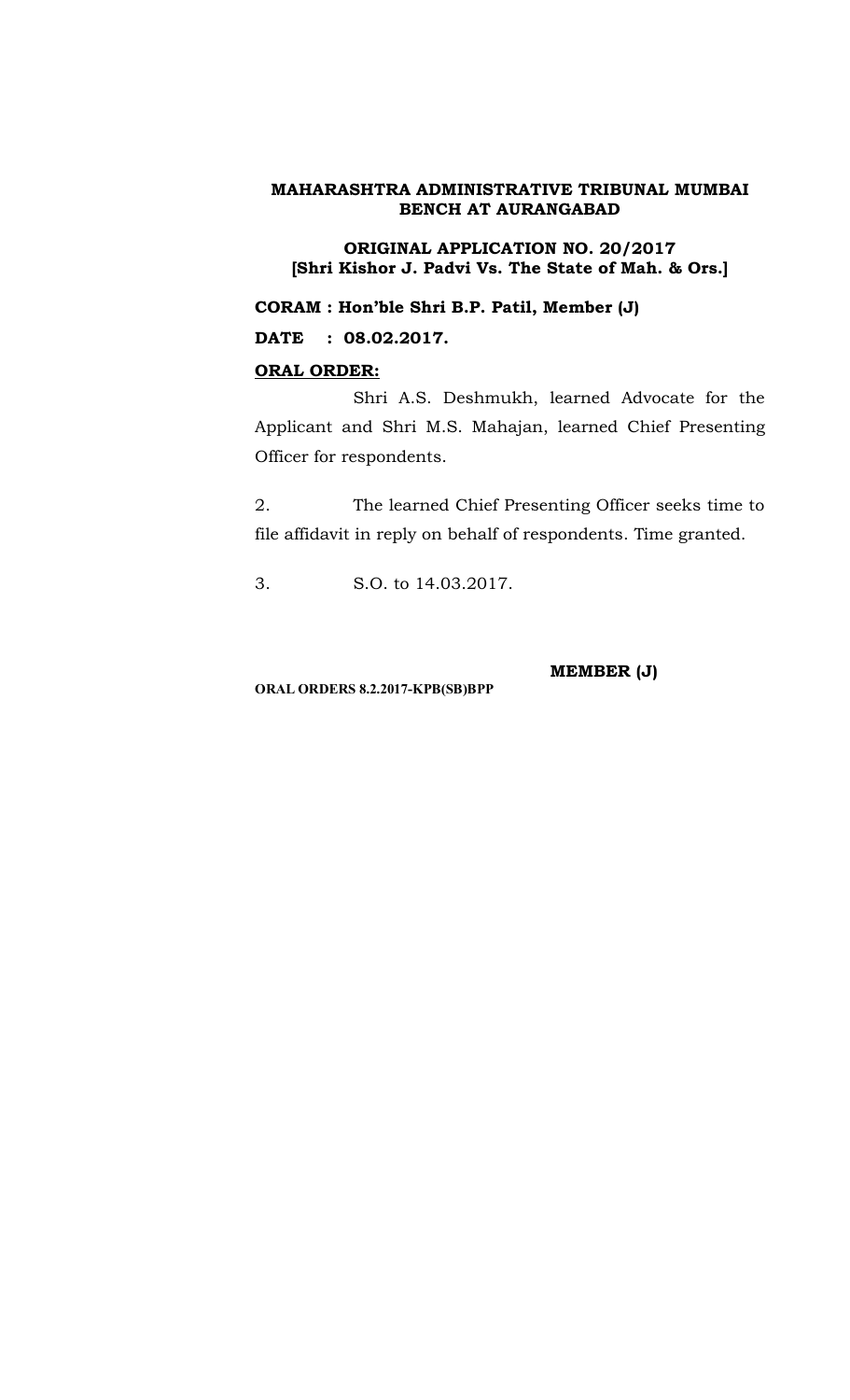**M.A. No. 475/2016 in O.A. St. No. 2087/2016 [Shri Naresh G. Khardekar Vs. The State of Mah. & Ors.]**

**CORAM : Hon'ble Shri B.P. Patil, Member (J)**

**DATE : 08.02.2017.**

#### **ORAL ORDER:**

Smt. Vidya Taksal, learned Advocate holding for Ms. Preeti R. Wankhade, learned Advocate for the Applicant and Smt. Priya R. Bharaswadkar, learned Presenting Officer for respondents.

2. The learned Presenting Officer seeks time to file affidavit in reply on behalf of respondents in M.A. Time granted.

3. S.O. to 24.03.2017.

**MEMBER (J)**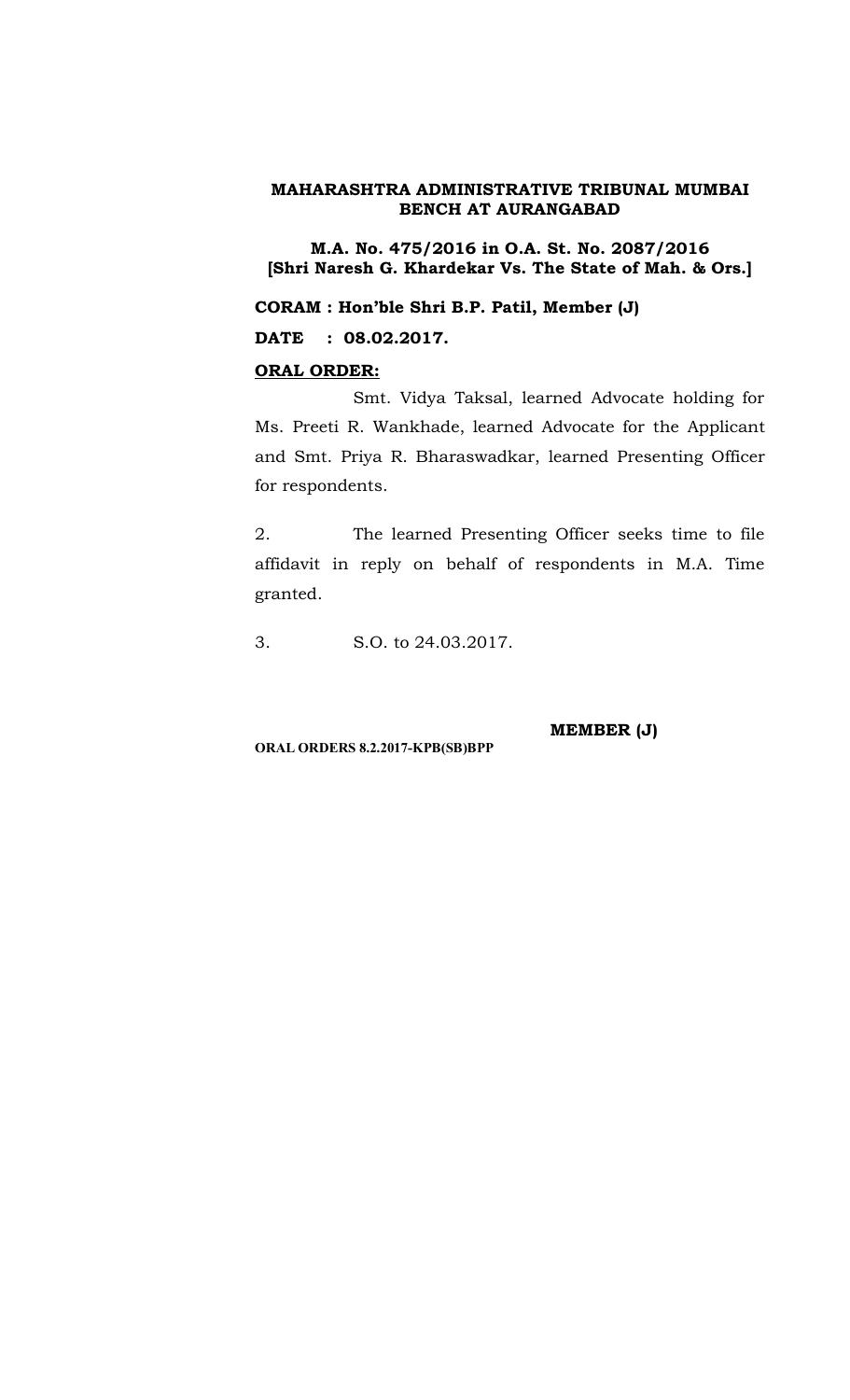**M.A. St. No. 1377/2015 in O.A. St. No. 942/2015 [Miss Chaya B. Dhabadge Vs. The State of Mah. & Ors.]**

**CORAM : Hon'ble Shri B.P. Patil, Member (J)**

**DATE : 08.02.2017.**

# **ORAL ORDER:**

Shri K.V. Pawar, learned Advocate for the Applicant and Shri S.K. Shirse, learned Presenting Officer for respondents.

2. The learned Presenting Officer submits that he will file affidavit in reply during the course of the day.

3. S.O. to 16.02.2017.

**MEMBER (J)**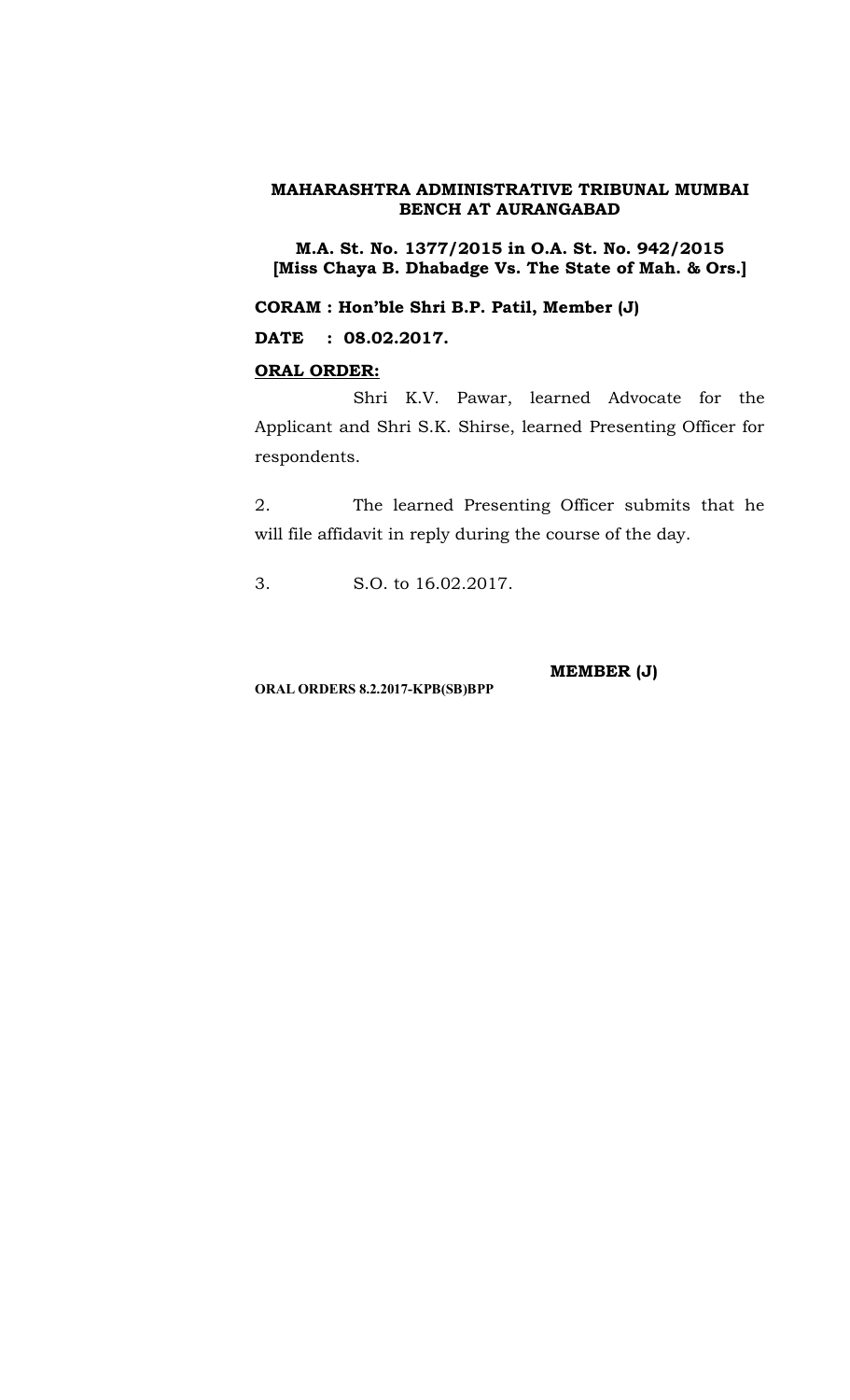#### **ORIGINAL APPLICATION NO. 12/2016 [Smt. Suvarna Bhikan Ghodke Vs. The State of Mah. & Ors.]**

**CORAM : Hon'ble Shri B.P. Patil, Member (J)**

**DATE : 08.02.2017.**

#### **ORAL ORDER:**

Shri S.R. Dheple, learned Advocate for the Applicant (**Leave Note**). Smt. Sanjivani K. Deshmukh-Ghate, learned Presenting Officer for respondents, present.

2. In view of the leave note filed by the learned Advocate for the applicant, S.O. to 20.03.2017.

**ORAL ORDERS 8.2.2017-KPB(SB)BPP**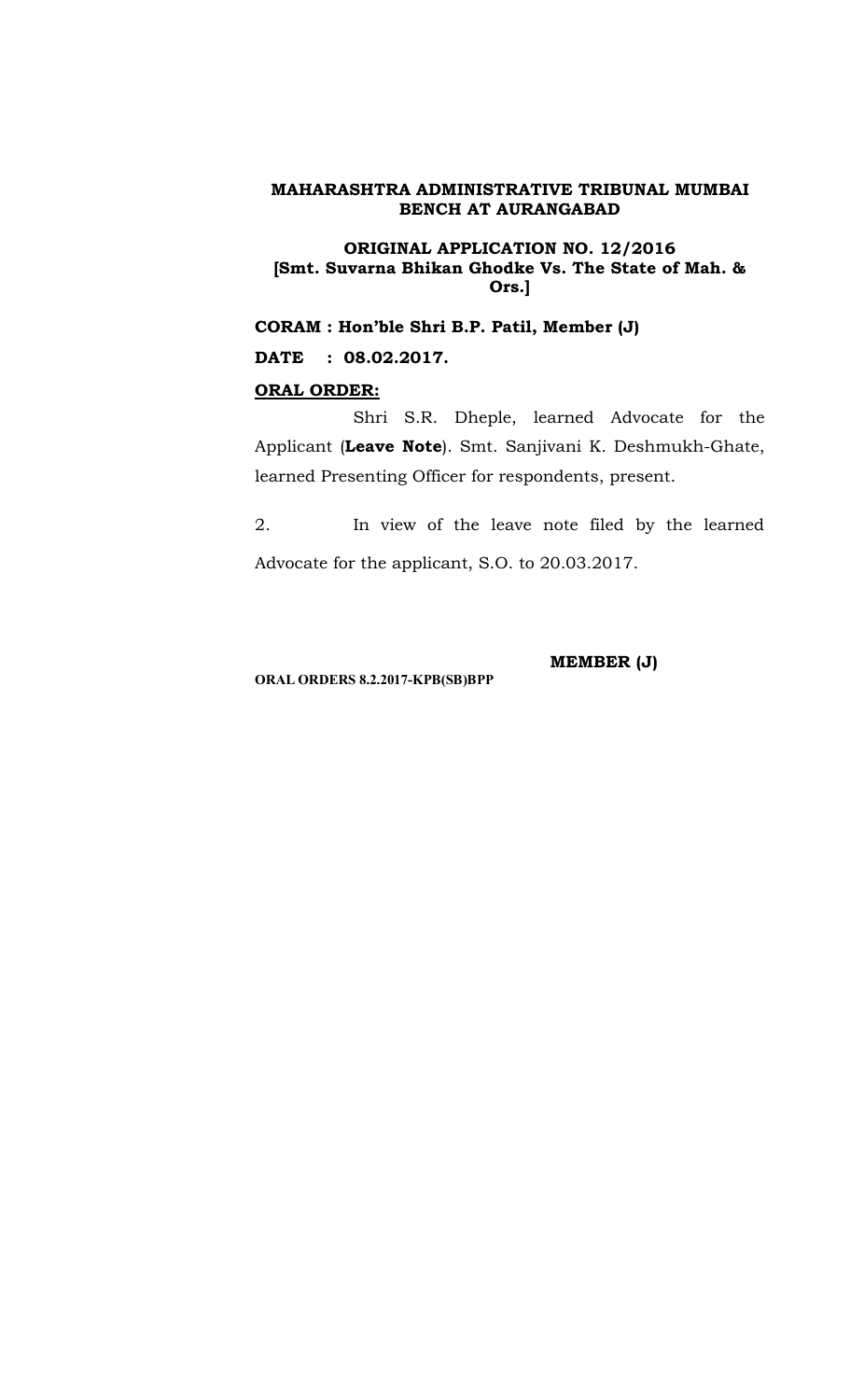**ORIGINAL APPLICATION NO. 226/2016 [Shri Shivram N. Dhapate Vs. The State of Mah. & Ors.]**

**CORAM : Hon'ble Shri B.P. Patil, Member (J)**

**DATE : 08.02.2017.**

# **ORAL ORDER:**

Shri P.M. Shinde, learned Advocate for the Applicant and Shri N.U. Yadav, learned Presenting Officer for respondents.

2. The learned Advocate for the applicant seeks time to file rejoinder affidavit. Time granted.

3. S.O. to 21.03.2017.

**MEMBER (J)**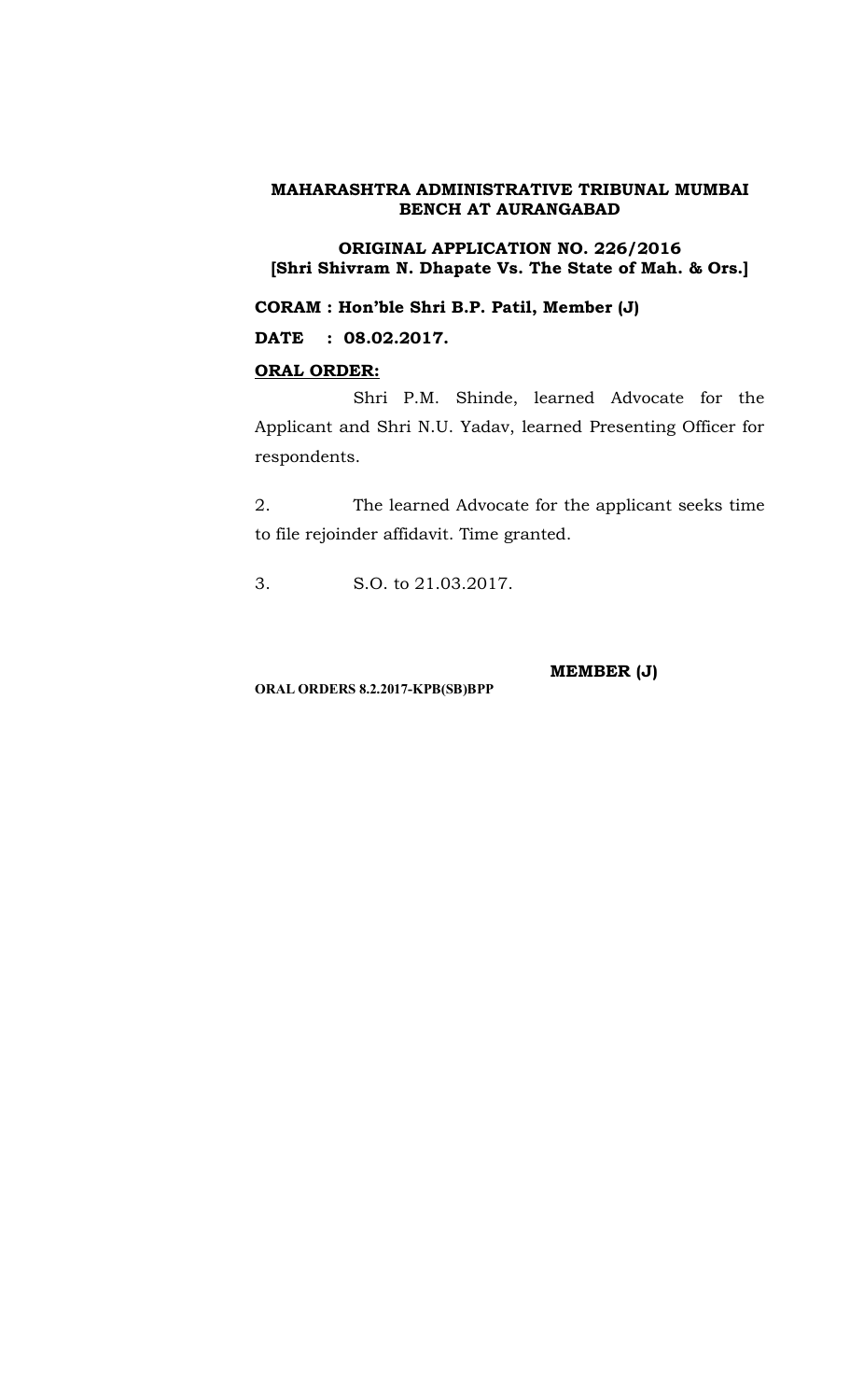# **M.A. No. 49/2017 in O.A. St. No. 160/2017 [Smt. Meena Ram Fattelashkari Vs. The State of Mah. & Ors.]**

# **CORAM : HON'BLE SHRI B.P. PATIL, MEMBER (J).**

**DATE : 08.02.2017.**

#### **ORAL ORDER:**

Shri K.B. Jadhav, learned Advocate for the applicant and Shri M.S. Mahajan, learned Chief Presenting officer for the respondents.

2. Issue notices to the respondents in M.A., returnable on 10.03.2017.

3. Tribunal may take the case for final disposal at this stage and separate notice for final disposal shall not be issued.

4. Applicant is authorized and directed to serve on respondents intimation/notice of date of hearing duly authenticated by Registry, along with complete paper book of M.A. Respondents are put to notice that the case would be taken up for final disposal at the stage of admission hearing.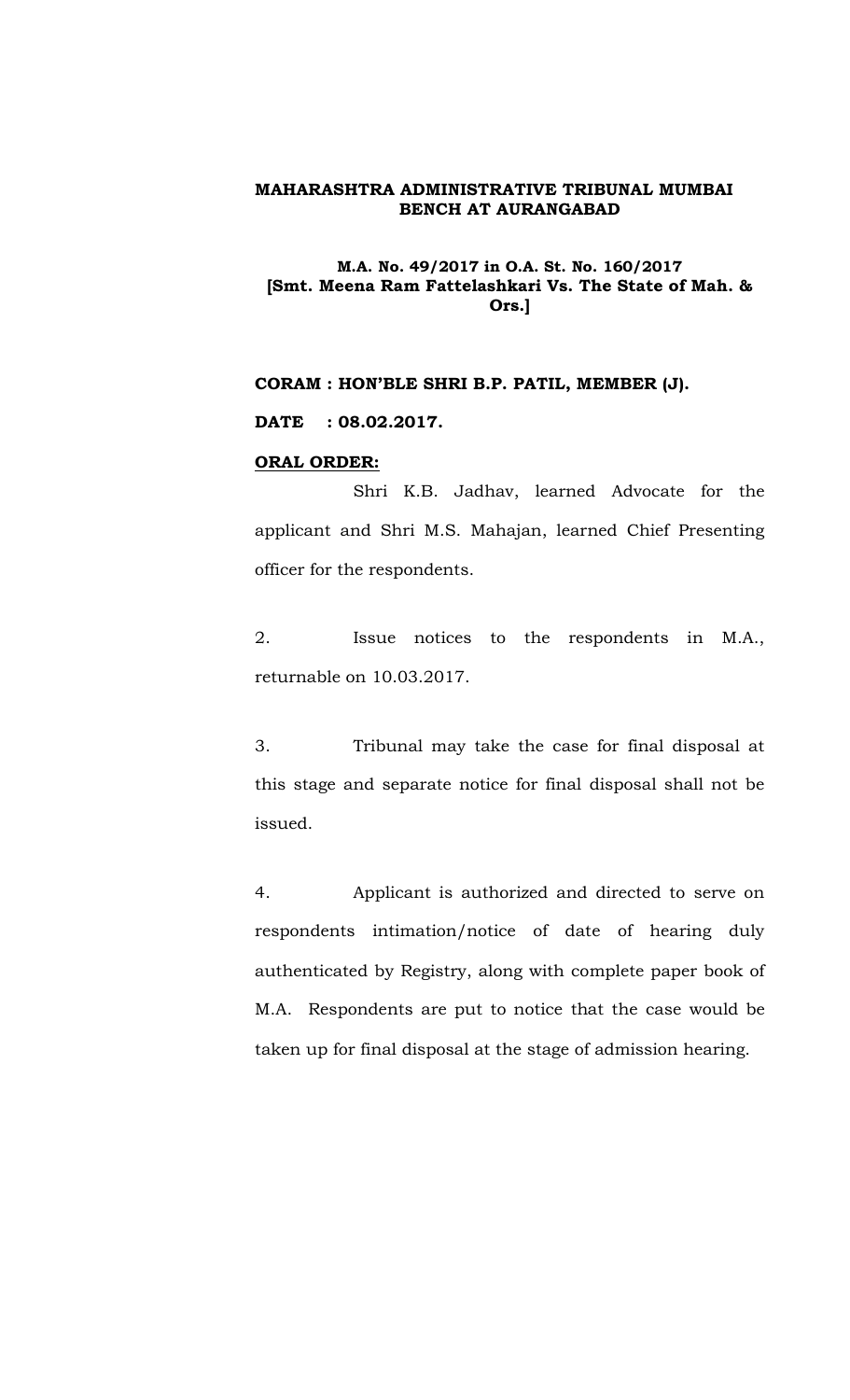//2// M.A. 49/2017 in O.A. St. 160/2017

5. This intimation/notice is ordered under Rule 11 of the Maharashtra Administrative Tribunal (Procedure) Rules, 1988, and the questions such as limitation and alternate remedy are kept open.

6. The service may be done by hand delivery, speed post, courier and acknowledgment be obtained and produced along with affidavit of compliance in the Registry before due date. Applicant is directed to file affidavit of compliance and notice.

7. Steno copy and Hamdast is allowed to both parties.

8. S.O. to 10.03.2017.

**ORAL ORDERS 08.02.2017-KPB(SB)**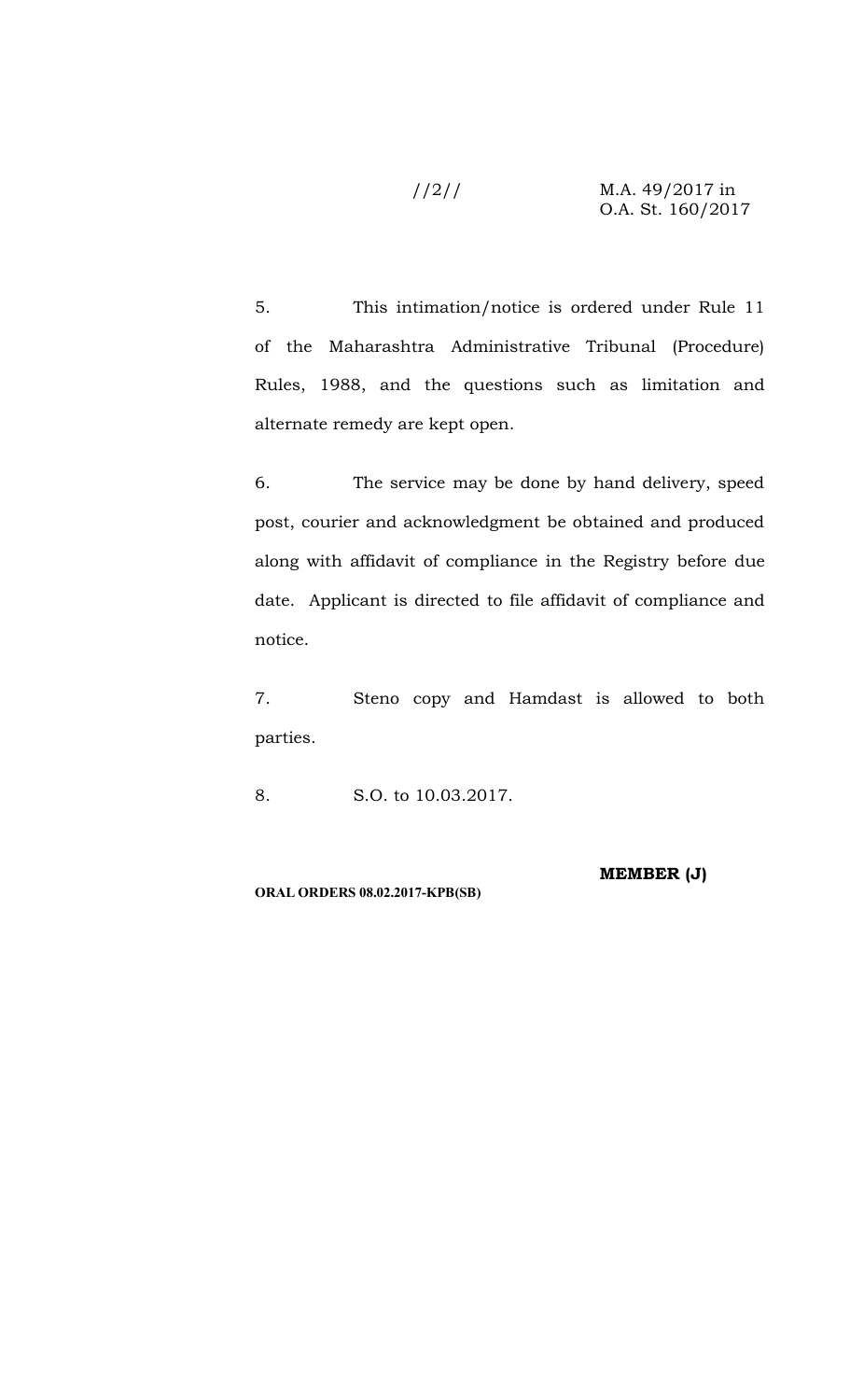#### **M.A. No. 55/2017 in O.A. St. No. 167/2017 [Shri Abhimanyu S. Kalyan Vs. The State of Mah. & Ors.]**

**CORAM : HON'BLE SHRI B.P. PATIL, MEMBER (J).**

**DATE : 08.02.2017.**

#### **ORAL ORDER:**

Shri S.R. Barlinge, learned Advocate for the applicant (**Absent**). Shri M.S. Mahajan, learned Chief Presenting officer for the respondents, present.

2. Issue notices to the respondents in M.A., returnable on 23.03.2017.

3. Tribunal may take the case for final disposal at this stage and separate notice for final disposal shall not be issued.

4. Applicant is authorized and directed to serve on respondents intimation/notice of date of hearing duly authenticated by Registry, along with complete paper book of M.A. Respondents are put to notice that the case would be taken up for final disposal at the stage of admission hearing.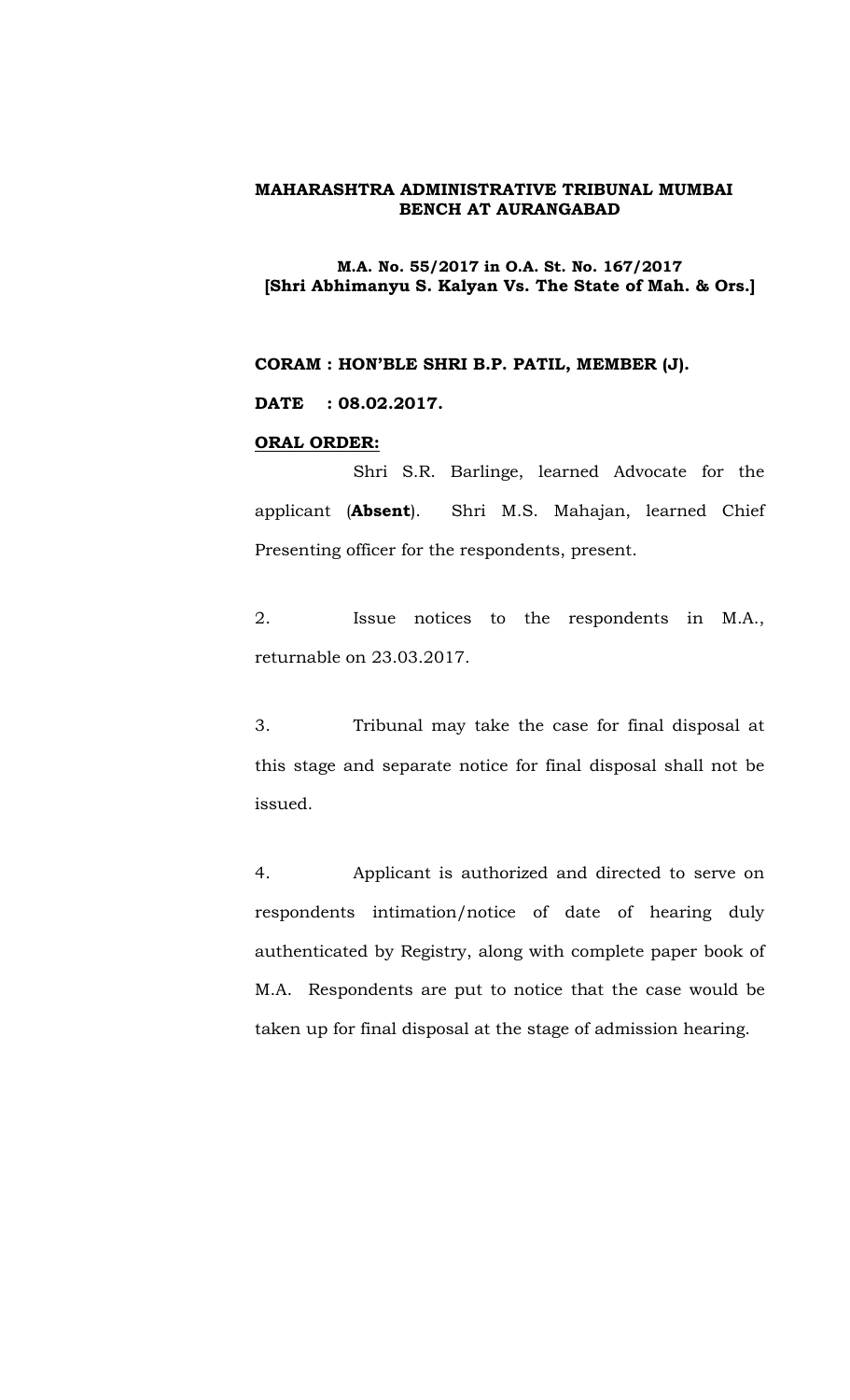#### //2// M.A. 55/2017 in O.A. St. 167/2017

5. This intimation/notice is ordered under Rule 11 of the Maharashtra Administrative Tribunal (Procedure) Rules, 1988, and the questions such as limitation and alternate remedy are kept open.

6. The service may be done by hand delivery, speed post, courier and acknowledgment be obtained and produced along with affidavit of compliance in the Registry before due date. Applicant is directed to file affidavit of compliance and notice.

7. Steno copy and Hamdast is allowed to both parties.

8. S.O. to 23.03.2017.

**ORAL ORDERS 08.02.2017-KPB(SB)**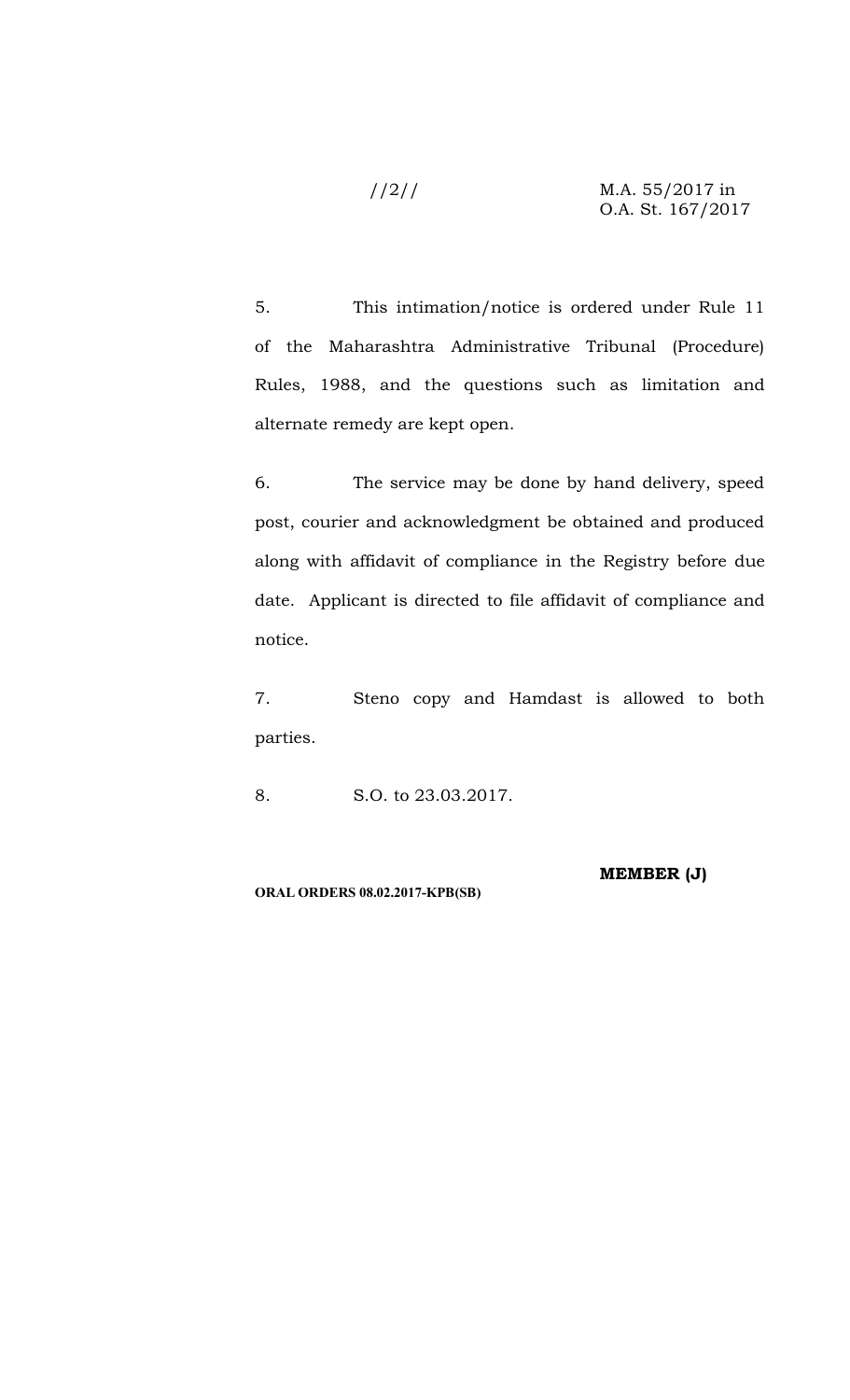**M.A. No. 47/2017 in O.A. St. No. 116/2017 [Shri Badrinath Yamaji Ghongade & Ors. Vs. The State of Mah. & Ors.]**

**CORAM : Hon'ble Shri B.P. Patil, Member (J) DATE : 08.02.2017.**

# **ORAL ORDER:**

Heard Shri S.D. Joshi, learned Advocate for the Applicant and Shri M.S. Mahajan, learned Chief Presenting Officer for respondents.

2. For the reason stated in the application and considering the fact that the relief claimed by all the applicants are similar in nature and hence, the M.A. for sue jointly is allowed and the same stands disposed of.

**ORAL ORDERS 8.2.2017-KPB(SB)BPP**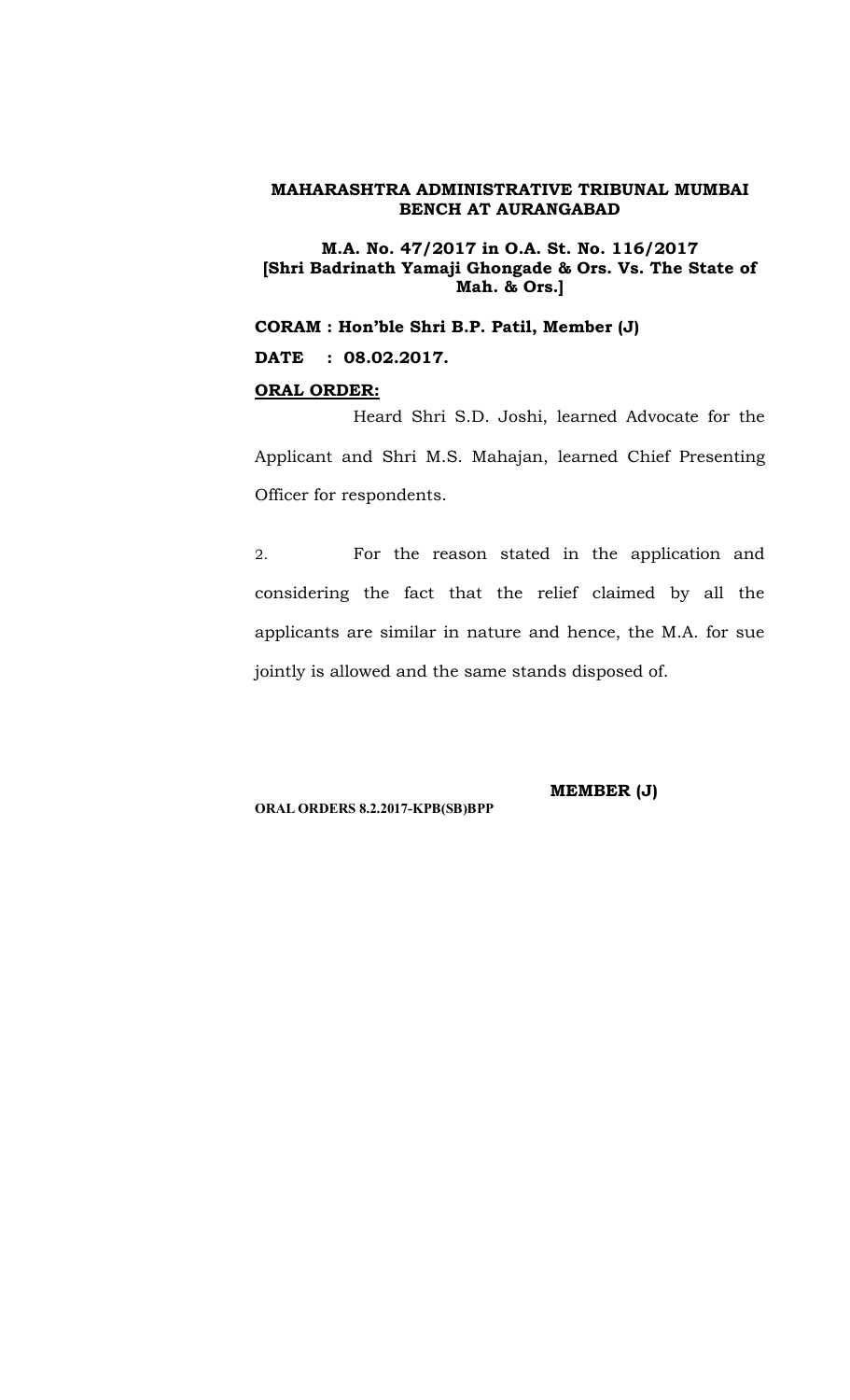# **ORIGINAL APPLICATION ST. NO. 116 OF 2017 [Shri Badrinath Yamaji Ghongade Vs. The State of Mah. & Ors.]**

# **CORAM : HON'BLE SHRI B.P. PATIL, MEMBER (J).**

#### **DATE : 08.02.2017.**

#### **ORAL ORDER:**

Heard Shri S.D. Joshi, learned Advocate for the applicant and Shri M.S. Mahajan, learned Chief Presenting officer for the respondents, present.

2. Issue notices to the respondents, returnable on 02.03.2017.

3. Tribunal may take the case for final disposal at this stage and separate notice for final disposal shall not be issued.

4. Applicant is authorized and directed to serve on respondents intimation/notice of date of hearing duly authenticated by Registry, along with complete paper book of O.A. Respondents are put to notice that the case would be taken up for final disposal at the stage of admission hearing.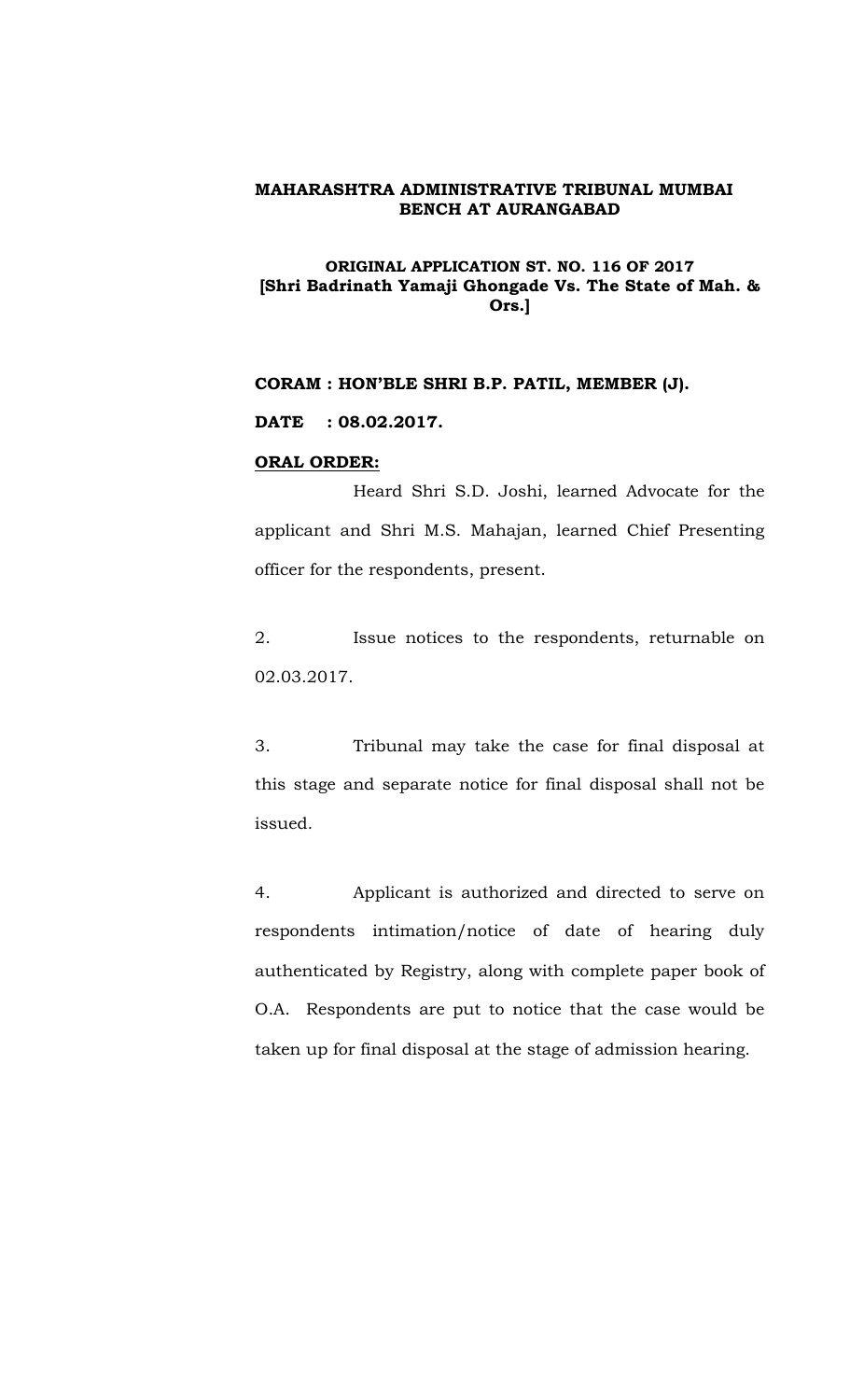//2// O.A. St. 116/2017

5. This intimation/notice is ordered under Rule 11 of the Maharashtra Administrative Tribunal (Procedure) Rules, 1988, and the questions such as limitation and alternate remedy are kept open.

6. The service may be done by hand delivery, speed post, courier and acknowledgment be obtained and produced along with affidavit of compliance in the Registry before due date. Applicant is directed to file affidavit of compliance and notice.

7. Steno copy and Hamdast is allowed to both parties.

8. S.O. to 02.03.2017.

**ORAL ORDERS 08.02.2017-KPB(SB)**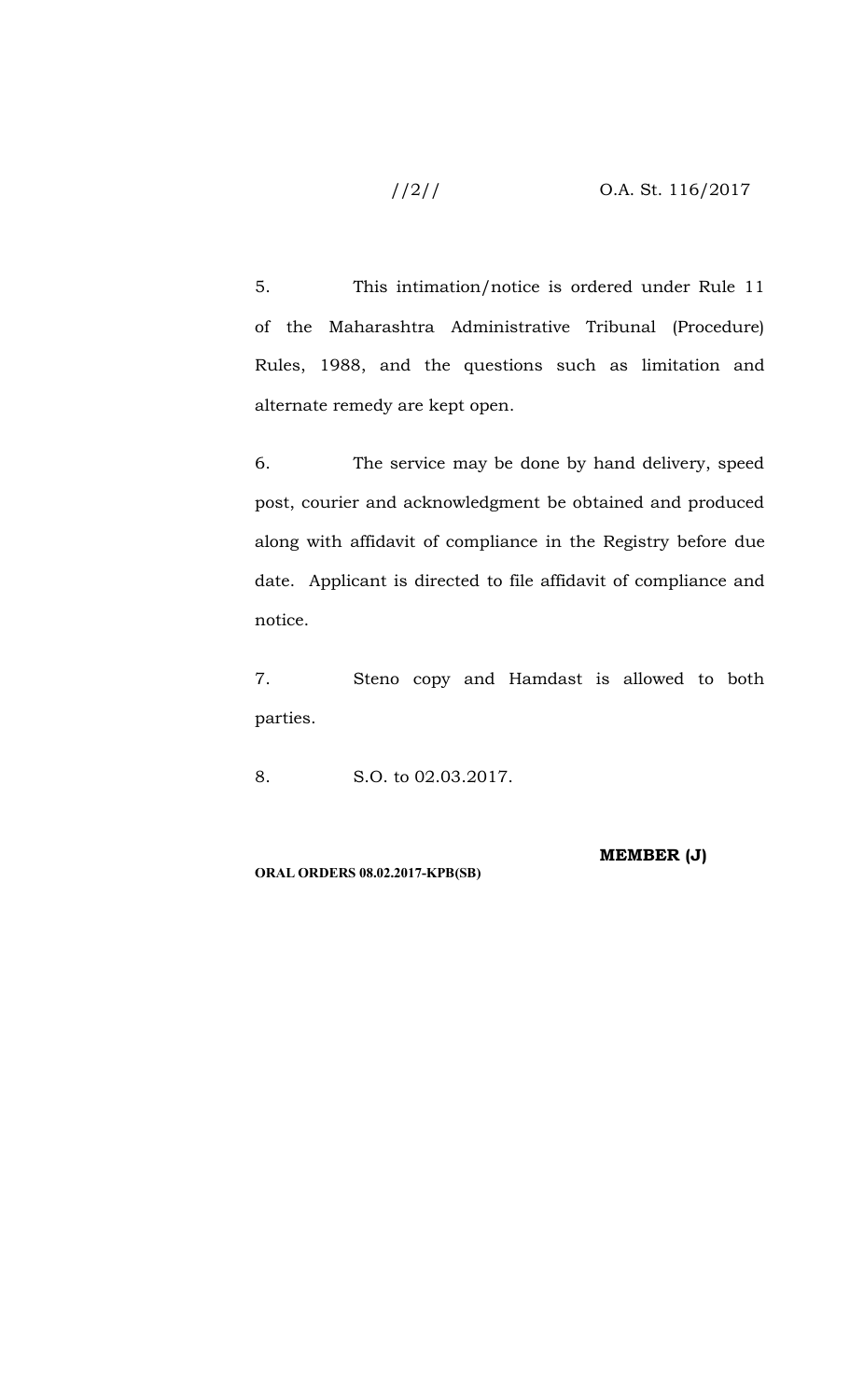#### **ORIGINAL APPLICATION NO. 937/2016 [Shaikh Shaharukh Shaikh Taher & Ors. Vs. The State of Mah. & Ors.]**

**CORAM : Hon'ble Shri B.P. Patil, Member (J) DATE : 08.02.2017.**

#### **ORAL ORDER:**

Heard Shri P.V. Suryawanshi, learned Advocate for the Applicants and Shri V.R. Bhumkar, learned Presenting Officer for respondents.

2. Today, the learned Presenting Officer has filed separate affidavit in replies on behalf of respondent nos. 3, 4 and 5, respectively. The same are taken on record and the copies thereof have been served upon the learned Advocate for the applicant.

3. The applicants are working as Part Time Sweepers on different establishments. They have claimed benefit regarding payment of wages in view of the Government Notification dated 28.09.2010. It is their contention that the respondent authorities are not following the rules and regulations for implementing notification dated 28.09.2010 and therefore, sought direction in that regard.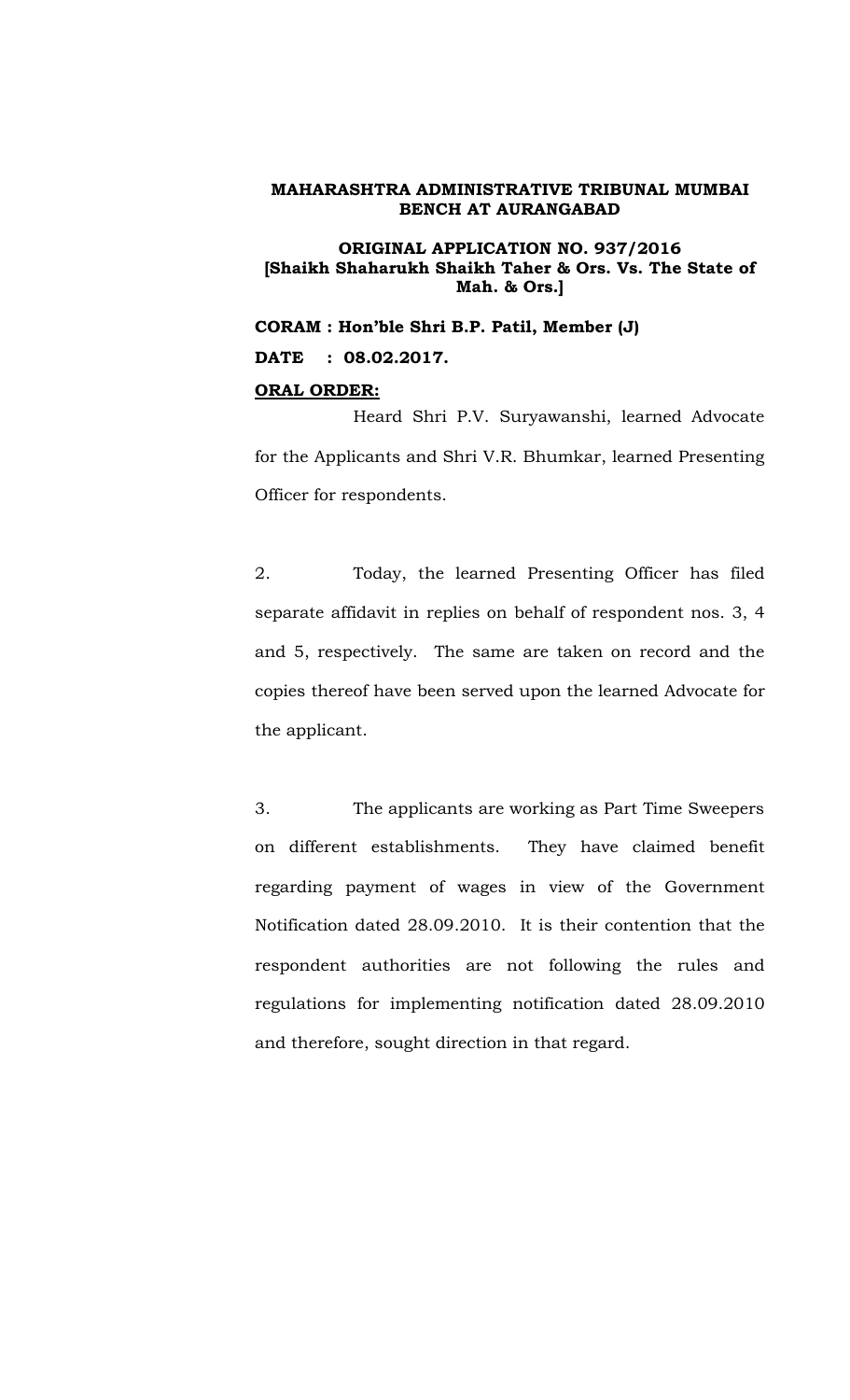# //2// O.A. No. 937/2016

4. The respondent no. 3 in his affidavit in reply in paragraph no. 7 has contended that it had extended the benefit of notification dated 28.09.2010 to the applicant nos. 1 and 2.

5. The respondent no. 4 in his affidavit in reply in paragraph no. 8 submitted that it has extended the benefit as per notification dated 28.09.2010 to the applicant no. 3 Smt. Kantabai Jagdish Dhole and complied the said notification.

6. The respondent no. 5 has not extended the benefit as per notification dated 28.09.2010 to the applicant Nos. 4 to 6.

7. The learned Advocate for the Applicants submits that the Tribunal has extended the benefits of said G.R. to various employees in different O.As. i.e. O.A. Nos. 192/2015, 166/2016, 34/2016, 474/2016. He has invited my attention towards copies of the order passed by this Tribunal in O.A. Nos. 192/2015, 166/2016, 34/2016, 474/2016. There is no reason why the remaining applicants i.e. applicant nos. 4 to 6 have not been given benefit as per said notification dated 28.09.2010 in spite of specific directions given by this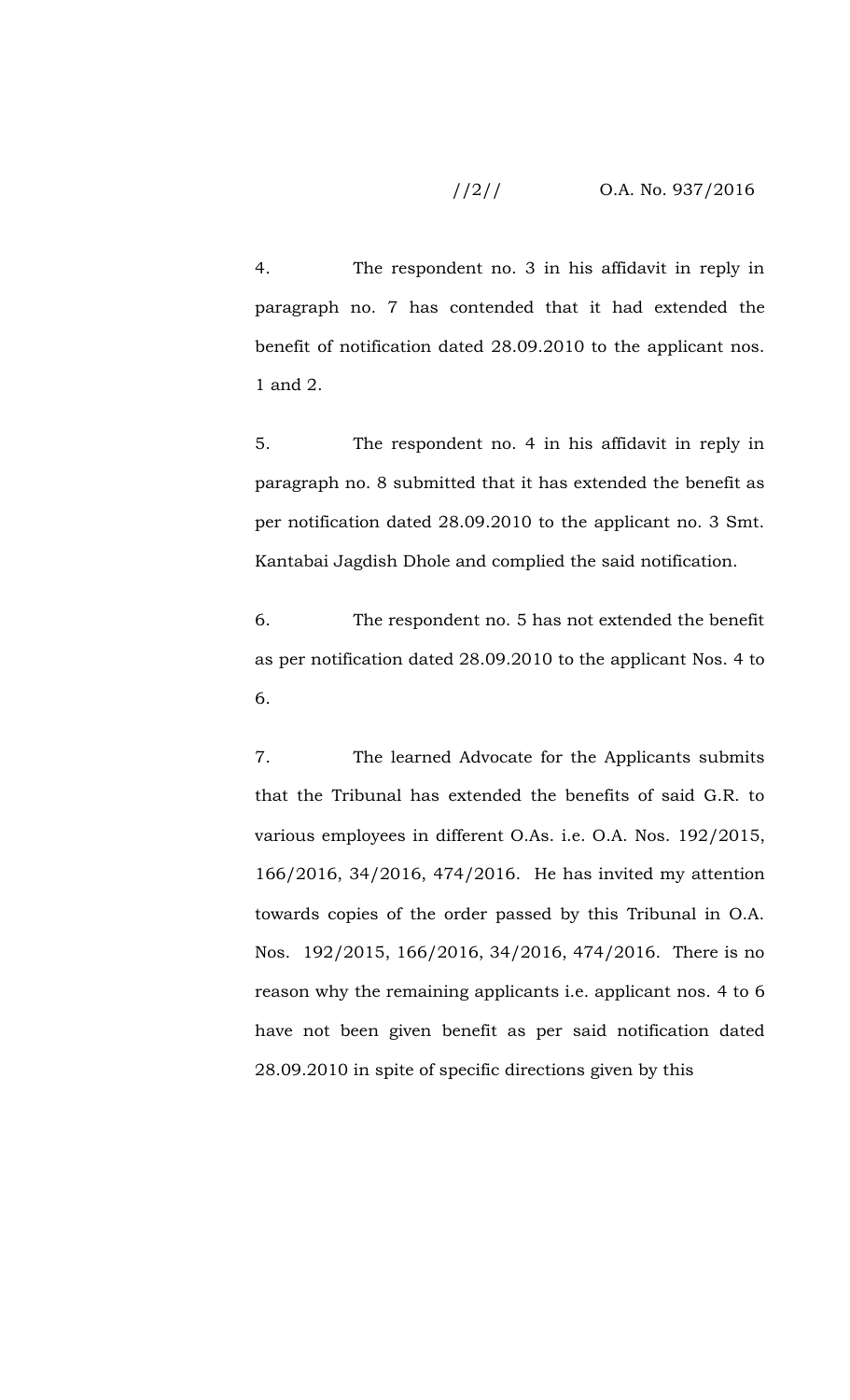# //3// O.A. No. 937/2016

Tribunal in O.A. Nos. O.A. Nos. 192/2015, 166/2016, 34/2016, 474/2016. Not only this, but on perusal of the order passed by this Tribunal in O.A. No. 402/2015, it appears that the specific direction has been given to the respondent no. 2 i.e. the Director General of Police, Mumbai Region, Mumbai to ensure that the benefit of this order are available across the Police Establishment to all similarly placed Part Time Sweepers. In spite of that the respondent no. 2 has not taken necessary steps and therefore, the applicants have approached again and again to this Tribunal.

8. This Tribunal time and again directed the respondents regarding granting of the benefit of said notification to all the part time sweepers and the similarly situated persons. Therefore, it is just to allow the present O.A. with a direction to the respondent no. 5 to extend the benefits of wages to the applicant nos. 4 to 6 as per notification dated 28.09.2010.

9. The O.A. is allowed and the respondent no. 5 is directed to extend the benefits of notification dated 28.09.2010 and hence, the O.A. stands disposed of with no order as to costs.

**ORAL ORDERS 8.2.2017-KPB(SB)BPP**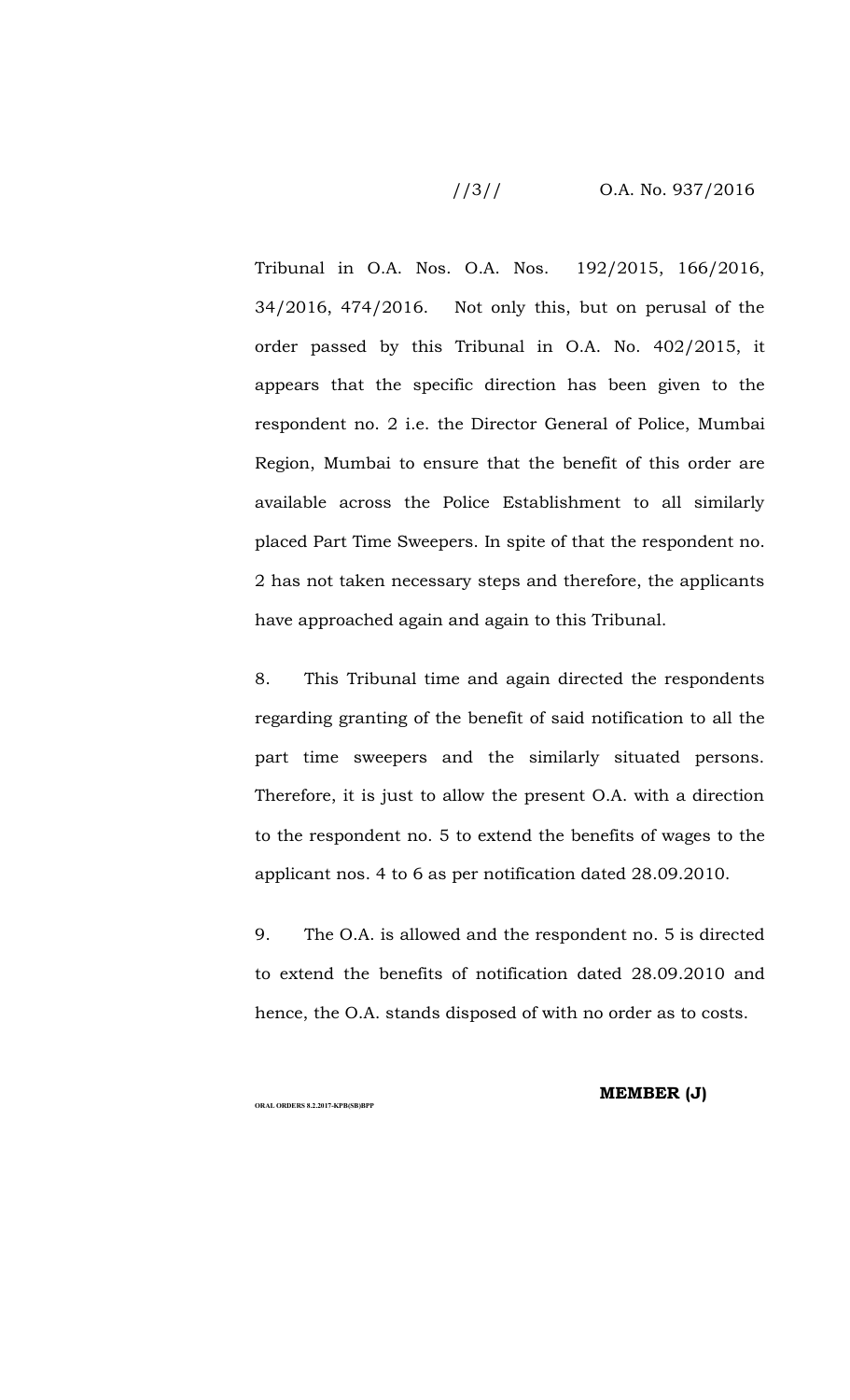#### **ORIGINAL APPLICATION NO. 877 OF 2016 [Shri Rajesh Natu Ahire Vs. The State of Mah. & Ors.]**

**CORAM : HON'BLE SHRI B.P. PATIL, MEMBER (J).**

**DATE : 08.02.2017.**

# **ORAL ORDER:**

Heard Shri K.G. Salunke, learned Advocate for the applicant and Smt. Priya R. Bharaswadkar, learned Presenting officer for the respondents.

2. The learned Advocate for the applicant seeks permission to withdraw the present original application as the purpose of filing of the same has been served. He has placed on record the pursis signed by the applicant along with relevant documents i.e. the order dated 17.01.2017 issued by the Joint Director (Dental), Medical Education and Research, Mumbai. It is taken on record and marked as Exhibit-X for the purposes of identification.

3. In view of above, the Original Application stands disposed of as withdrawn with no order as to costs.

**ORAL ORDERS 02.02.2017-KPB(SB)**